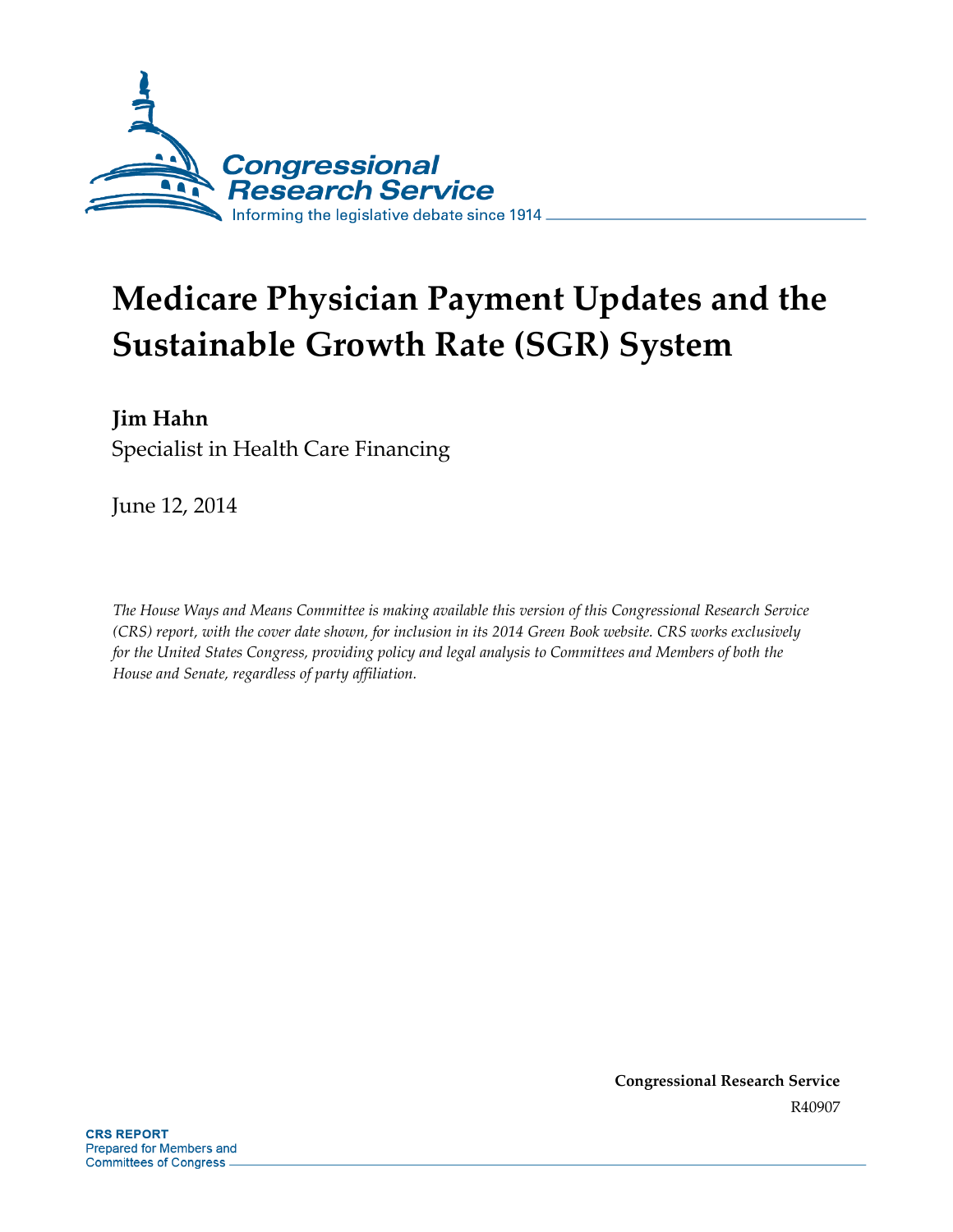## **Summary**

The Sustainable Growth Rate (SGR) is the statutory method for determining the annual updates to the Medicare physician fee schedule (MPFS). Under the SGR formula, if expenditures over a period are less than the cumulative spending target for the period, the annual update is increased. However, if spending exceeds the cumulative spending target over a certain period, future updates are reduced to bring spending back in line with the target.

In the first few years of the SGR system, the actual expenditures did not exceed the targets and the updates to the physician fee schedule were close to the Medicare economic index (MEI, a price index of inputs required to produce physician services). Beginning in 2002, the actual expenditure exceeded allowed targets, and the discrepancy has grown with each year. However, with the exception of 2002, when a 4.8% decrease was applied, Congress has enacted a series of laws to override the reductions.

Most observers agree that the SGR system is fundamentally flawed and is creating instability in the Medicare program for providers and beneficiaries: (1) the SGR system treats all services and physicians equally in the calculation of the annual payment update, which is applied uniformly with no distinction across specialties; (2) continued declines in physician payment rates, especially among primary care specialties, may potentially jeopardize access to services; and (3) legislative overrides have provided only temporary reprieve from projected reductions in payments under the SGR calculation, requiring even steeper future reductions in payment rates.

On February 5, 2013, CBO stated that its estimate of the cost of a 10-year freeze in payments had fallen to \$138 billion over 10 years, more than \$100 billion less than its August 2012 estimate, primarily due to lower spending for physician services. In December 2013, CBO issued another score indicating that a 10-year freeze would cost \$116.5 billion over 10 years.

Each of the three committees of jurisdiction passed bills in 2013 that would repeal the SGR system. The bills would provide an initial period of payment stability: the Energy and Commerce bill would increase MPFS payments by 0.5% each year from 2014 to 2018, the Senate Finance Committee bill would freeze the payments (0% increase) for 10 years from 2014 to 2023, and the Ways and Means bill would increase payments by 0.5% in 2015 and 2016. Second, they each establish the development of new payment systems while maintaining fee-for-service payment in a manner similar to the existing system. Third, they each create incentives for physicians to transition to the new payment systems over time, generally by establishing different rates of increase over time for the new payment systems compared to fee-for-service. However, none of the bills was passed by both houses of Congress.

[H.J.Res. 59](http://www.congress.gov/cgi-lis/bdquery/z?d113:H.J.Res.59:) (signed into law on December 26, 2013) included the Pathway for SGR Reform Act, which provided for a 0.5% increase in MPFS payments for three months, from January 1, 2014, through March 31, 2014. The Protecting Access to Medicare Act (PAMA, [P.L. 113-93\)](http://www.congress.gov/cgi-lis/bdquery/R?d113:FLD002:@1(113+93)) was signed into law on April 1, 2014, and provided a 12-month override of the SGR-directed payment reduction, keeping Medicare fee schedule payments at the current level through March 31, 2015.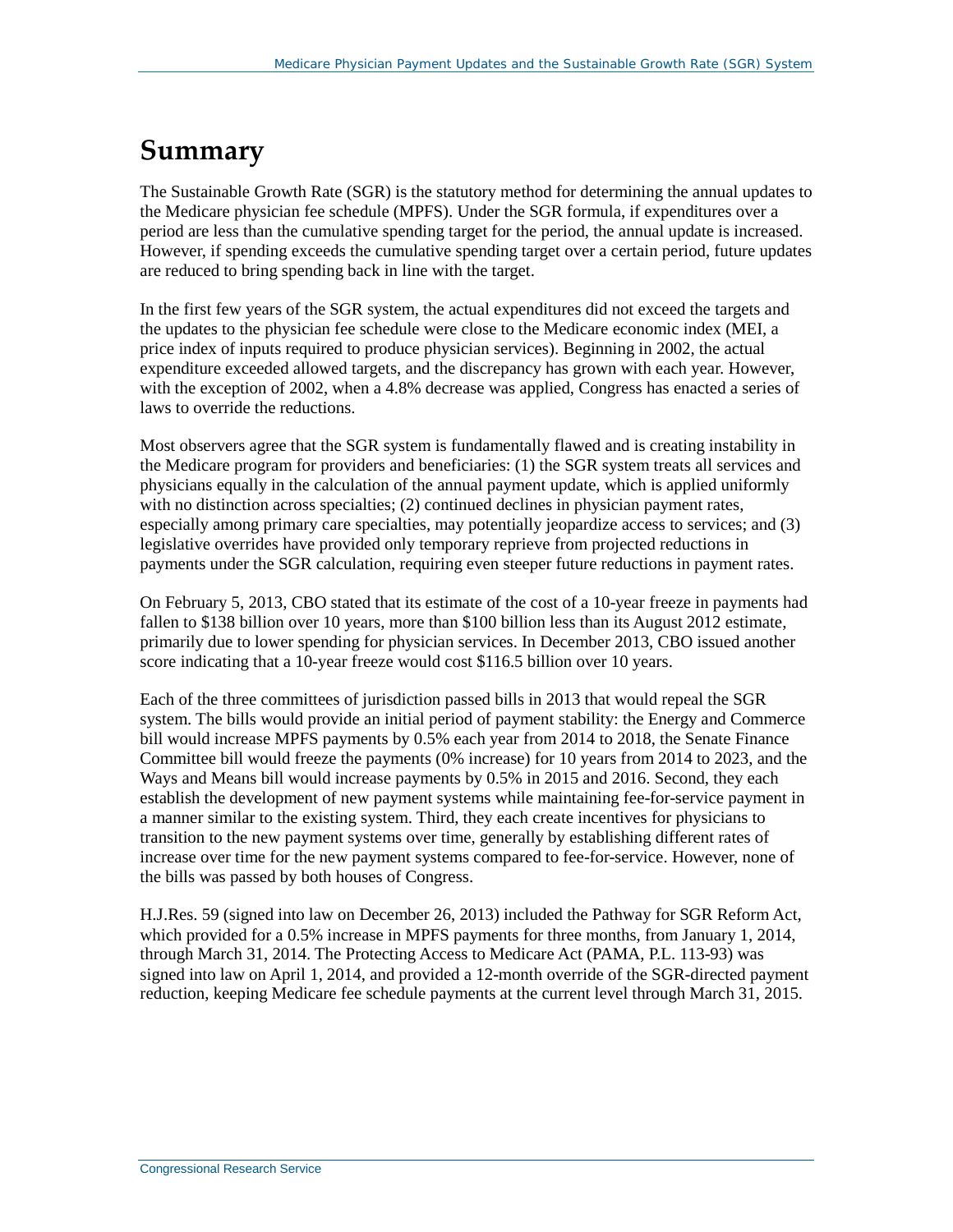## **Contents**

| Physician Payments and Patient Protection and Affordable Care Act (ACA)  14 |  |
|-----------------------------------------------------------------------------|--|
|                                                                             |  |
|                                                                             |  |

## **Figures**

| Figure 1. Two Measures of the Difference Between Cumulative Allowed and |  |
|-------------------------------------------------------------------------|--|
|                                                                         |  |

## **Tables**

## **Appendixes**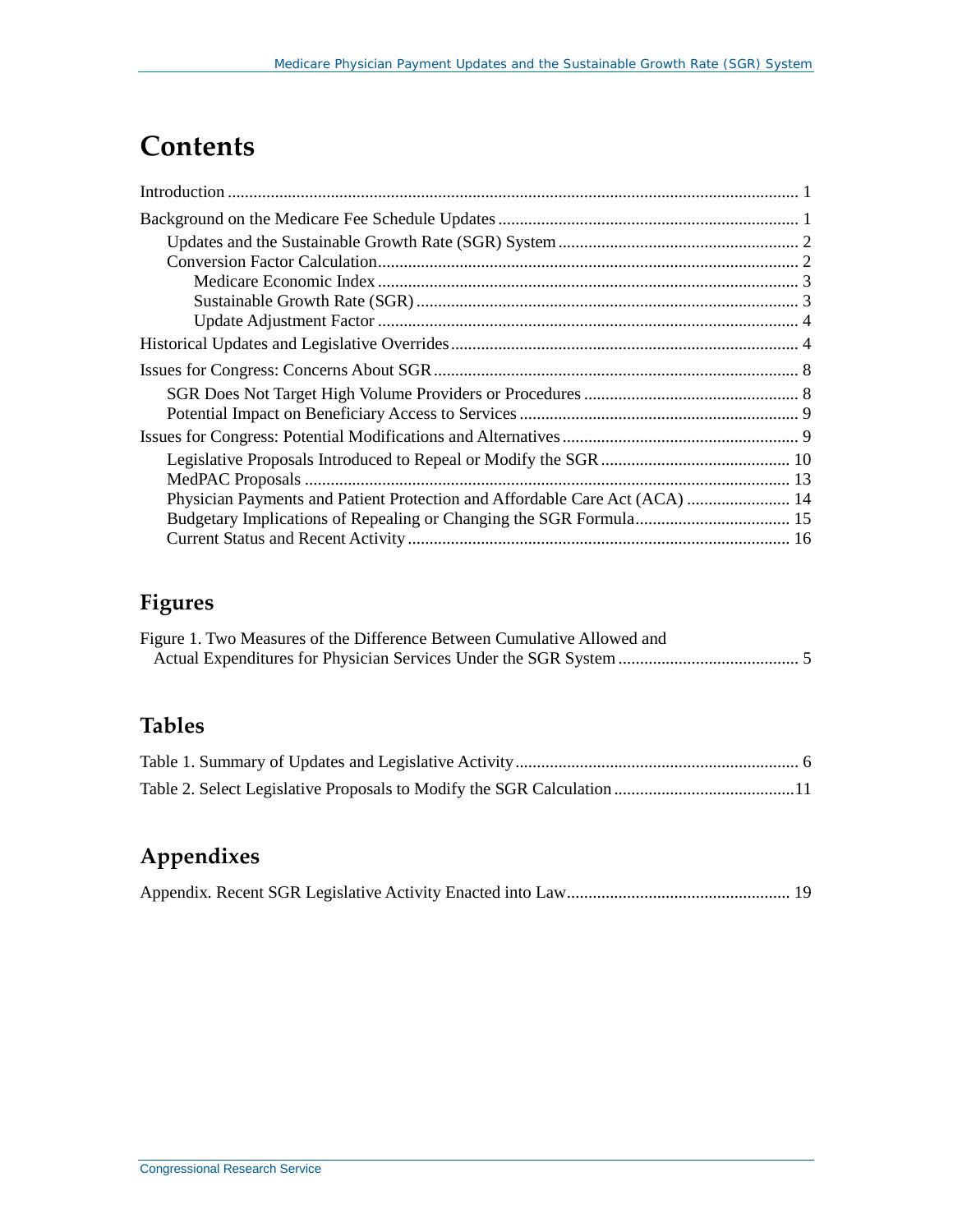## <span id="page-3-0"></span>**Introduction**

The Sustainable Growth Rate (SGR) is the statutory method for determining the annual updates to the Medicare physician fee schedule (MPFS). The SGR system was established because of the concern that the Medicare fee schedule itself would not adequately constrain overall increases in spending for physicians' services. While the fee schedule limits the amount that Medicare will pay for each service, there are no limits on the volume or mix of services.

In the first few years of the SGR system, the actual expenditures did not exceed the targets and the updates to the physician fee schedule were close to the Medicare economic index (MEI, a price index of inputs required to produce physician services). In 2000 and 2001, the actual physician fee schedule update was more than twice the MEI for those years. However, beginning in 2002, the actual expenditure exceeded allowed targets, and the discrepancy has grown with each year, resulting in a series of ever-larger cuts under the formula.

With the exception of 2002, when a 4.8% decrease was applied, Congress has enacted a series of laws to override the reductions. However, these actions have required almost yearly attention from Congress. This report provides a background on the Medicare fee schedule, the SGR system, and the annual updates and discusses recent proposals to address this issue.

## <span id="page-3-1"></span>**Background on the Medicare Fee Schedule Updates**

Medicare payments for Part B services<sup>1</sup> provided by physicians and certain non-physician practitioners are made on the basis of a fee schedule, a list of over 7,000 tasks and services for which physicians bill Medicare.<sup>2</sup> From the inception of the program until 1992 and the introduction of the resource-based relative value scale (RB-RVS) fee schedule, Medicare paid physicians based on "usual, customary, and reasonable" charges.<sup>3</sup>

The Omnibus Budget Reconciliation Act (OBRA 89, [P.L. 101-239\)](http://www.congress.gov/cgi-lis/bdquery/R?d101:FLD002:@1(101+239)) created the RB-RVS-based Medicare fee schedule, which went into effect January 1, 1992. Under the RB-RVS fee schedule, the Center for Medicare & Medicaid Services (CMS) assigns relative value units (RVUs) that reflect physician work (i.e., time, skill, and intensity it takes to provide the service), practice expenses, and malpractice costs.<sup>4</sup> The adjusted relative values are then multiplied by a conversion

<sup>&</sup>lt;sup>1</sup> For detail on fee-for-service Medicare and other Medicare background information, see CRS Report R40425, *[Medicare Primer](http://www.crs.gov/pages/Reports.aspx?PRODCODE=R40425)*, coordinated by Patricia A. Davis and Scott R. Talaga.  $\overline{a}$ 

<sup>2</sup> Social Security Act, §1848. [42 U.S.C. 1395w–4]. In some instances, special rules apply to the calculation of Medicare fees for some services, including anesthesia, radiology, and nuclear medicine.

<sup>&</sup>lt;sup>3</sup> Also called "customary, prevailing and reasonable charges," this method based physician payments on charges commonly used by physicians in a local community. The payment for a service was the lowest of (1) the physician's billed charge for the service, (2) the physician's customary charge for the service, or (3) the prevailing charge for that service in the community. For further discussion, see Physician Payment Review Commission, "Annual Report to Congress, 1997."

<sup>&</sup>lt;sup>4</sup> The determination of the relative value units affects all payments under the fee schedule. Refinements in existing values and establishment of values for new services have been included in the annual fee schedule updates. This refinement and update process is based in part on recommendations made by the American Medical Association's Specialty Society Relative Value Update Committee (RUC), which receives input from approximately 100 specialty societies. The law requires a review every five years.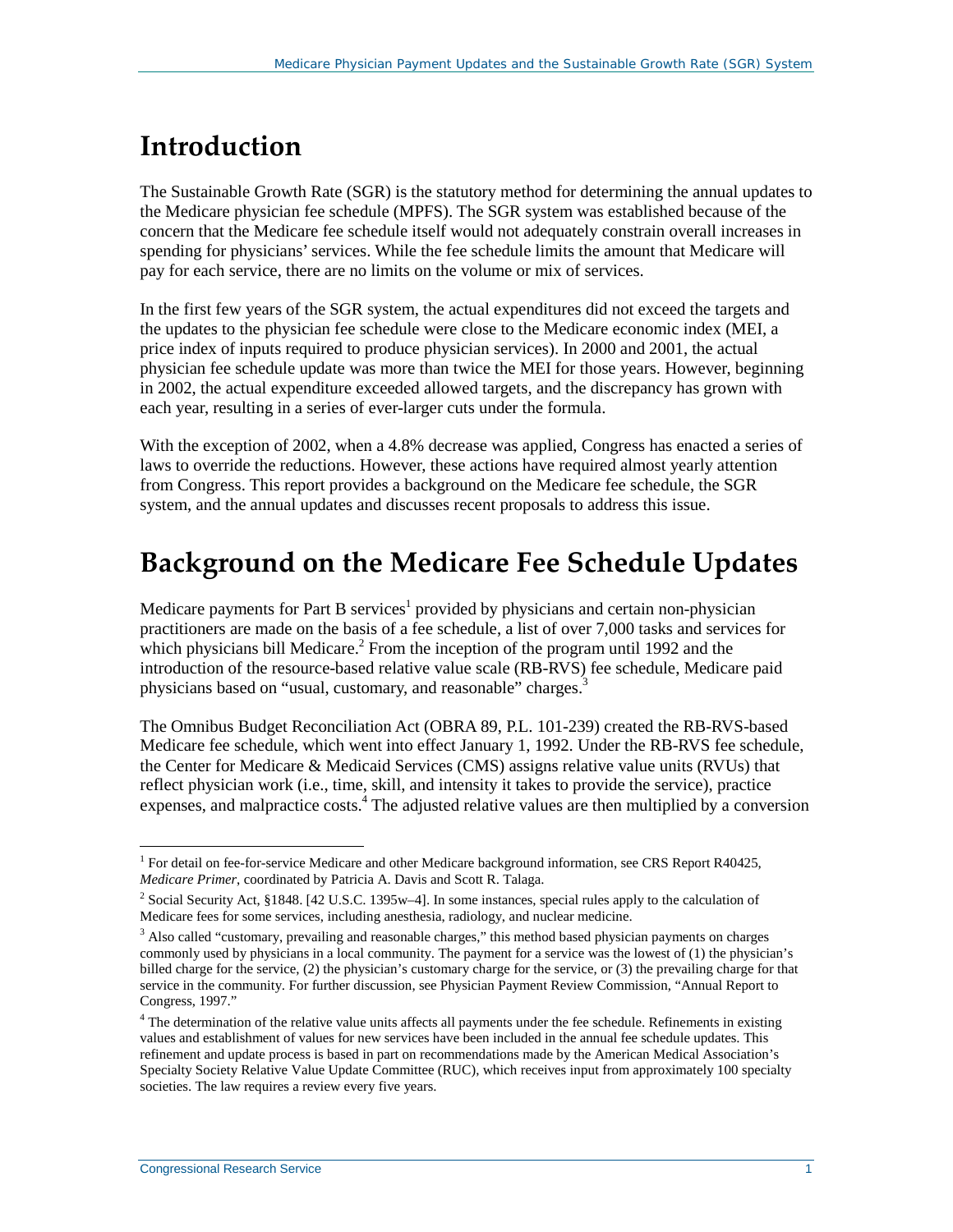factor to derive the actual payment amount in dollars. Medicare pays providers the lesser of the actual charge for the service or the allowed amount under the fee schedule.

Expenditure targets have been a factor in the calculation of Medicare physician payment updates since the current fee schedule was first implemented in 1992. In the first year, one overall conversion factor was used to calculate the update. Then, two (surgical and non-surgical services) and eventually three conversion factors were used for different categories of services (surgical, primary care, and other nonsurgical services). However, under the Medicare Volume Performance Standard (MVPS) method, targets were set (and typically exceeded) each year; there was no cumulative goal and no significant consequence to exceeding the expenditure target. The current SGR method for calculating annual updates was created partly in response to the shortcomings of the prior method.

## <span id="page-4-0"></span>**Updates and the Sustainable Growth Rate (SGR) System**

The Balanced Budget Act of 1997 (BBA97, [P.L. 105-33\)](http://www.congress.gov/cgi-lis/bdquery/R?d105:FLD002:@1(105+33)) replaced the MVPS with the SGR, with the objective of creating a *sustainable* growth path for Part B expenditures. First, BBA97 added cumulative spending criteria that resulted in actual consequences for failing to meet expenditure targets; beginning with April 1, 1996, as the starting point, actual program expenditures are compared to growth targets to determine annual updates. Second, BBA 97 introduced the rate of growth in the per capita amount of the gross domestic product (GDP) into the SGR calculation and also provided for the use of a single conversion factor instead of three.<sup>5</sup> By tying the expenditure targets to the growth in GDP per capita, this system attempted to hold Medicare physician expenditures to a level that would not consume an ever-increasing share of national income.

The SGR system was established because of the concern that the Medicare fee schedule itself would not adequately constrain overall increases in spending for physicians' services. While the fee schedule limits the amount that Medicare will pay for each service, there are no limits on the volume or mix of services. The SGR system was intended to serve as a restraint on aggregate spending. While the SGR targets are not limits on expenditures, they represent a "sustainable" trajectory for cumulative spending on Medicare physician services from April 1996 forward. The annual fee schedule update thus reflects the success or failure in meeting the goal. If expenditures over a period are less than the cumulative spending target for the period, the update is increased. However, if spending exceeds the cumulative spending target over a certain period, the update for a future year is reduced, with the goal to bring spending back in line with the target.

Since the conversion factor applies to all services, the update to the conversion factor is the key component for determining how reimbursements change from year to year.

## <span id="page-4-1"></span>**Conversion Factor Calculation**

The Medicare conversion factor is a scaling factor that converts the geographically adjusted number of RVUs for each service in the Medicare physician payment schedule into a dollar

<sup>5</sup> The Balanced Budget Refinement Act of 1999 (BBRA 99, [P.L. 106-113\)](http://www.congress.gov/cgi-lis/bdquery/R?d106:FLD002:@1(106+113)) incorporated an adjustment for the prior year into the update adjustment factor (UAF) update calculation; it also moved from a fiscal year to a calendar year system.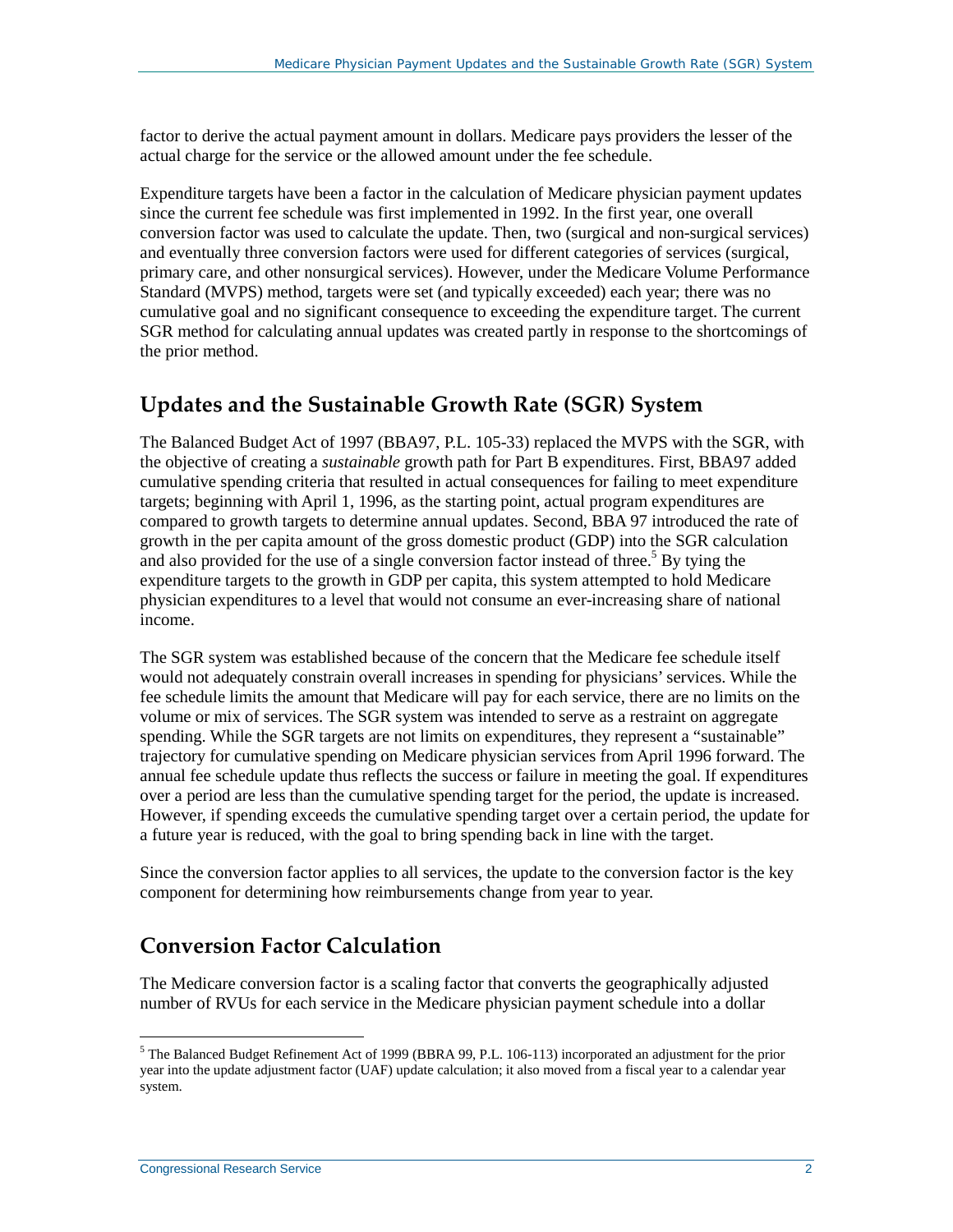payment amount. The annual update to the conversion factor calculation is based on (1) the MEI, which measures the weighted-average annual price changes in the inputs needed to produce physician services;  $(2)$  the SGR; and (3) the update adjustment factor (UAF).

#### <span id="page-5-0"></span>**Medicare Economic Index**

The Medicare Economic Index is a factor in the annual update to the physician fee schedule. The MEI measures the weighted-average annual price change for various inputs needed to produce physicians' services. In 2013, the MEI is projected to increase  $0.6\%$ .<sup>7</sup> In years when the cumulative actual expenditures equal the target, physician fees are updated by the growth rate in the MEI.

#### <span id="page-5-1"></span>**Sustainable Growth Rate (SGR)**

The SGR sets both the cumulative and allowed expenditures under the UAF formula and consists of the following components:

- the estimated percentage changes in physicians fees,
- the estimated percentage changes in the number of fee-for-service beneficiaries,
- the estimated percentage growth in real GDP per capita (10-year moving average), and
- the estimated percentage changes resulting from changes in laws and regulations.

Because the SGR formula is tied to the percentage change in the number of fee-for-service beneficiaries, in the short run, increases in managed care enrollment relative to fee-for-service Medicare would result in a slightly lower SGR. In the longer run, as the population ages and the number of fee-for-service Medicare beneficiaries increases, this should increase the target rate of allowed expenditures.

Prior to 2003, the SGR formula included as a component the annual rate of growth in the economy (i.e., the growth in inflation-adjusted GDP per capita). From 1997 through 2000, per capita GDP grew faster than Part B expenditures, at more than 4% annually; Part B expenditures were relatively stable from 1996 to 1998 and then started to increase in 1999 and 2000. However, economic growth slowed at the turn of the century, while Part B expenditures grew at a faster rate from 2000 on. Thus, the relative health of the economy effectively masked the increases in total Part B expenditures for the first few years under the SGR system, but as the economy slowed and expenditures continued to increase, the updates as determined under the SGR system turned negative in order to bring projected actual expenditures back in line with target expenditures. To remove some of the volatility in the target from cyclical economic changes, the Medicare

<sup>&</sup>lt;sup>6</sup> For more information on the components used to calculate the MEI and quarterly historical data, see [http://www.cms.hhs.gov/MedicareProgramRatesStats/downloads/mktbskt-economic-index.pdf.](http://www.cms.hhs.gov/MedicareProgramRatesStats/downloads/mktbskt-economic-index.pdf) The 2013 MEI estimate is contained in CMS' preliminary estimate of the SGR and conversion factor for 2013, available at [https://www.cms.gov/Medicare/Medicare-Fee-for-Service-Payment/SustainableGRatesConFact/Downloads/](https://www.cms.gov/Medicare/Medicare-Fee-for-Service-Payment/SustainableGRatesConFact/Downloads/sgr2013p.pdf) [sgr2013p.pdf.](https://www.cms.gov/Medicare/Medicare-Fee-for-Service-Payment/SustainableGRatesConFact/Downloads/sgr2013p.pdf)  $\overline{a}$ 

 $^7$  The calculation of the 2012 MEI is provided in the final 2012 Medicare physician payment rule issued by CMS; see [http://www.ofr.gov/OFRUpload/OFRData/2011-28597\\_PI.pdf.](http://www.ofr.gov/OFRUpload/OFRData/2011-28597_PI.pdf)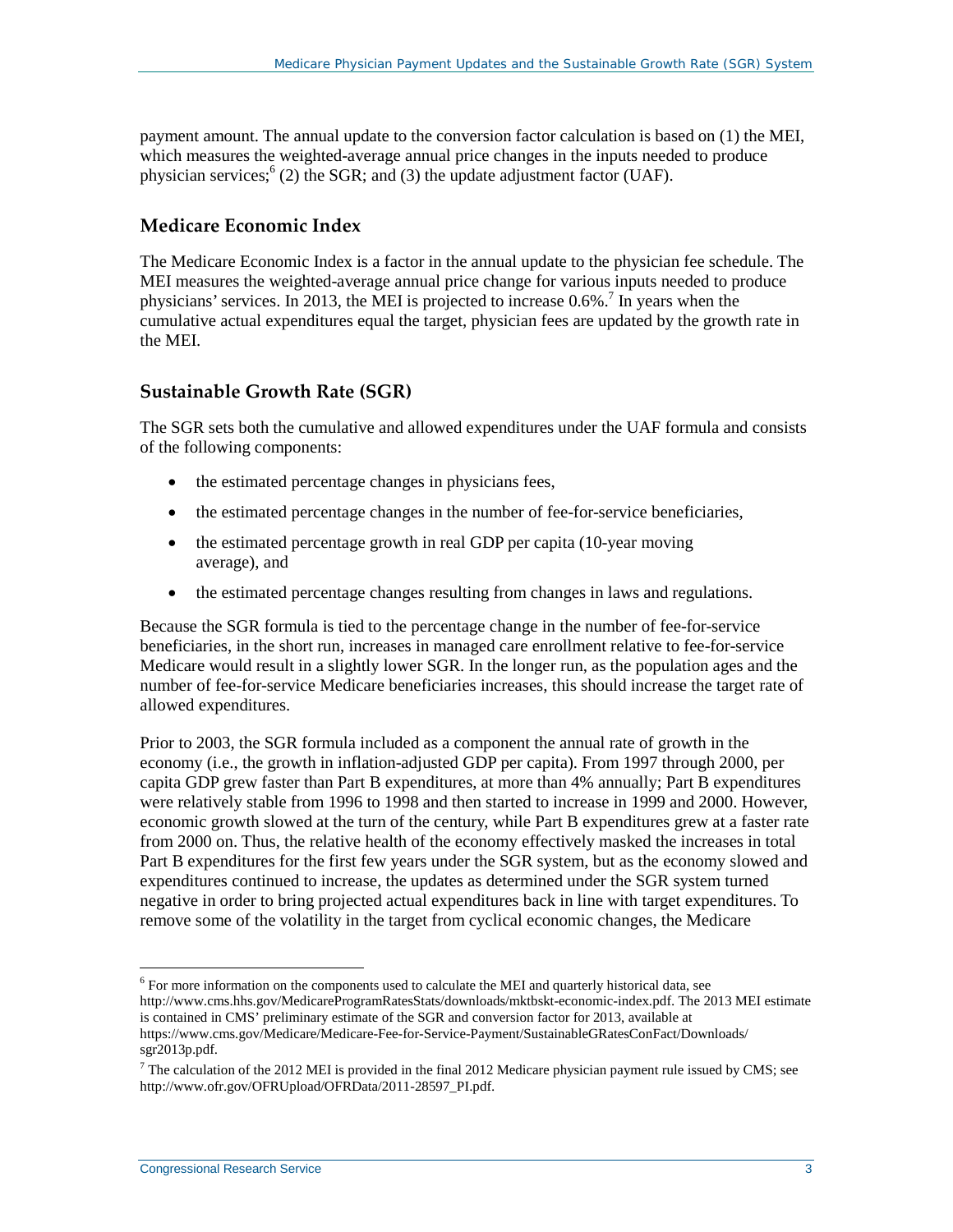Modernization Act [\(P.L. 108-173\)](http://www.congress.gov/cgi-lis/bdquery/R?d108:FLD002:@1(108+173)) changed the measure to a (10-year moving average) real GDP per capita growth rate.

Beginning in CY2010, there was a technical adjustment to the calculation of the SGR relating to how physician services are measured. Specifically, physicians have argued that physicianadministered drugs (which are reimbursed under Part B) should be excluded from the calculation of expenditures subject to the SGR because physicians have no control or influence on the price of these drugs. To address this issue, CMS changed the measurement of physician services to exclude physician-administered drugs from the calculation of allowed and actual expenditures beginning in CY2010 and all subsequent years. For comparison purposes, they also calculated cumulative allowed and actual physician-expenditures excluding physician-administered drugs for all prior years as well (see **[Figure 1](#page-7-0)**).8 The Congressional Budget Office (CBO) projects that removal of physician-administered drugs from the target should reduce the difference between actual and targeted spending in the future as spending for physician-administered drugs has historically grown faster than physician services.<sup>9</sup>

#### <span id="page-6-0"></span>**Update Adjustment Factor**

The update adjustment sets the conversion factor at a level so that projected spending for the year will meet allowed spending by the end of the year. The adjustment factor is the sum of (1) the prior year adjustment component; and (2) the cumulative adjustment component. Use of both the prior year adjustment component and the cumulative adjustment component allows any deviation between cumulative actual expenditures and cumulative allowed expenditures to be corrected over several years rather than a single year. As provided under Section  $1848(d)(3)(D)$  of the Social Security Act, the adjustment factor cannot be less than minus 7% or more than plus 3%. Thus, despite calculations which would have led to larger reductions, the UAF adjustment has been minus 7% for the last several years. The caps on the adjustment limit the annual reduction or increase. Thus, the gap between cumulative actual spending and cumulative allowed spending grows larger each year and is exacerbated whenever Congress overrides the reductions, since the targets are never modified under current law.

## <span id="page-6-1"></span>**Historical Updates and Legislative Overrides**

Under the update formula, if actual expenditures do not exceed target expenditures, the update generally would be positive and payments would increase for all services under the fee schedule subject to the single conversion factor. In the first few years of the SGR system, the actual expenditures did not exceed the targets. **[Figure 1](#page-7-0)** shows the difference between the cumulative actual allowed (i.e., the target) and cumulative actual expenditures for two different measures of physician services. Prior to 2010, physician services included physician-administered drugs, which resulted in a larger difference between the cumulative targeted expenditures and the cumulative actual. As a consequence, cumulative actual expenditures exceeded the cumulative target expenditures for the first time in the first quarter of 2005 when physician-administered

<sup>8</sup> See CMS Final Rule, *Medicare Program; Payment Policies Under the Physician Fee Schedule and Other Revisions to Part B for CY 2010, Federal Register Notice,* November 25, 2009.  $\overline{a}$ 

<sup>9</sup> Congressional Budget Office, *Medicare's Payments to Physicians: The Budgetary Impact of Alternative Policies*, June, 16, 2011[; http://www.cbo.gov/ftpdocs/122xx/doc12240/SGR\\_Menu\\_2011.pdf.](http://www.cbo.gov/ftpdocs/122xx/doc12240/SGR_Menu_2011.pdf)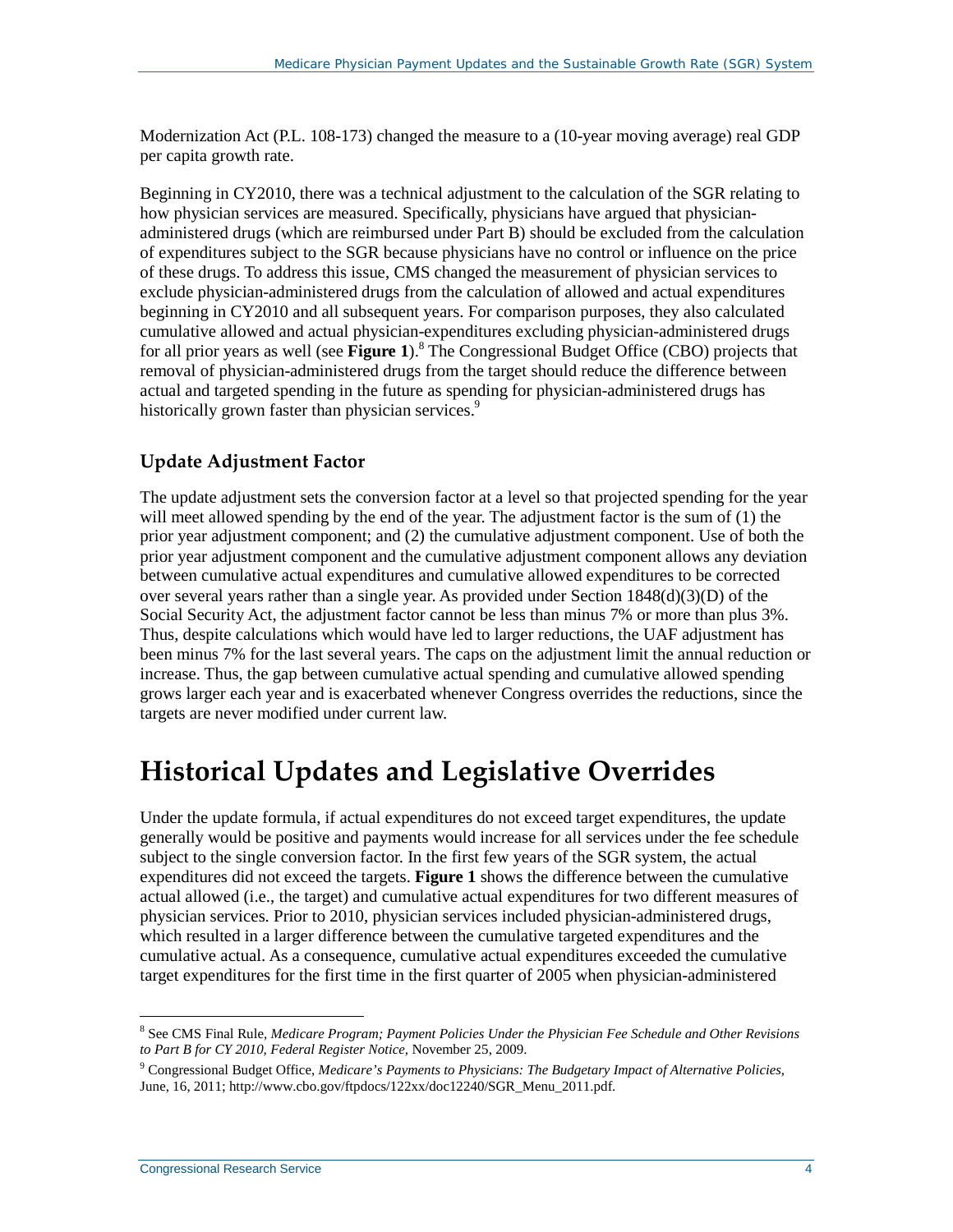drugs are excluded, as opposed to the second quarter of 2002 when the drugs are included (as shown in **[Figure 1](#page-7-0)**). Under this measure, the updates to the physician fee schedule were close to the MEI in the first two years (2.3% in 1998 and 1999, compared with MEI of 2.2% in 1998 and 2.3% in 1999).<sup>10</sup> For the next two years, in 2000 and 2001, the actual physician fee schedule update was more than twice the MEI for those years (5.5% update vs. MEI of 2.4% in 2000, 5.0% update vs. MEI of 2.1% in 2001). However, beginning in 2002, the actual expenditures exceeded allowed targets and the discrepancy has grown with each year.

In 2010 and subsequent years, the measurement of physician services was changed to exclude physician-administered drugs. By excluding physician-administered drugs, the difference between actual and targeted expenditures (the solid line in **[Figure 1](#page-7-0)**) is not as large.



<span id="page-7-0"></span>

(1996-2011)

**Source:** CRS figure from CMS data contained in "Estimated Sustainable Growth Rate and Conversion Factor, for Medicare Payments to Physicians in 2014." Available at [http://www.cms.hhs.gov/SustainableGRatesConFact/](http://www.cms.hhs.gov/SustainableGRatesConFact/Downloads/sgr2014f.pdf) [Downloads/sgr2014f.pdf.](http://www.cms.hhs.gov/SustainableGRatesConFact/Downloads/sgr2014f.pdf) 

**Notes:** This graph shows the difference between *cumulative* allowed expenditures and actual expenditures for physician services. The figure includes only years for which the data are complete (so estimates or partially complete information for 2012 and 2013 are not included). Beginning in 2010, SGR calculation for 2010 and subsequent years exclude physician-administered drugs. Thus, the estimate for SGR-related expenditures that includes physician-administered drugs is not available after 2009.

<sup>10</sup> See Table 6, Actual Past Medicare Economic Index Increases and Physician Updates for 1992−2009, and Estimated Values for 2010, in CMS publication, "Estimated Sustainable Growth Rate and Conversion Factor, for Medicare Payments to Physicians in 2010."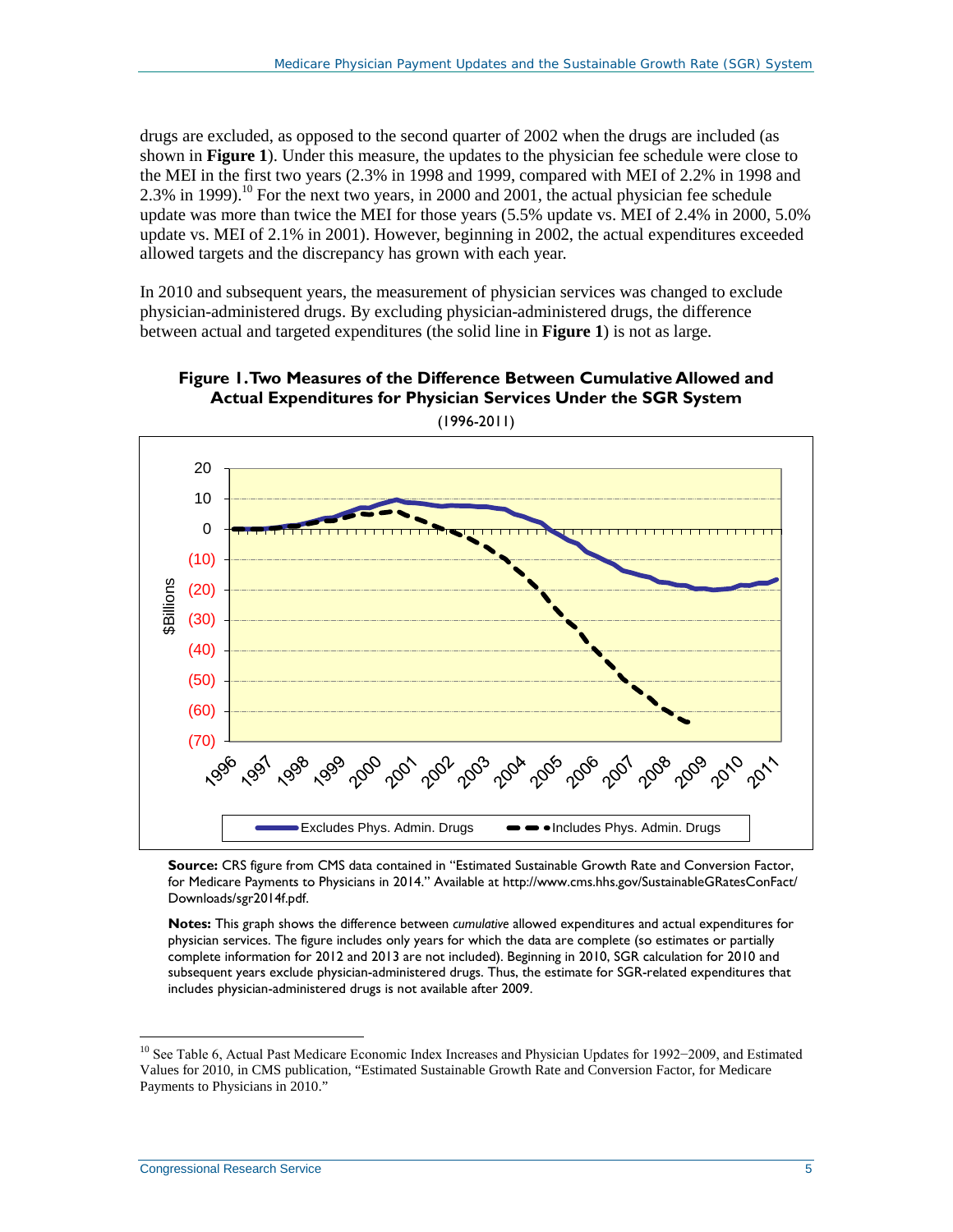The most significant consequence of exceeding the target consistently since 2002 is that the SGR formula dictates a reduction in the physician fee schedule to recoup the overage. However, beginning in 2003, Congress repeatedly passed legislation that has overridden the cuts (see **[Table](#page-8-0)  [1](#page-8-0)**). Greater details about these legislative changes can be found in the **[Appendix](#page-21-0)**.

Despite the change in the measurement of physician services, the consequences of exceeding the target and subsequent legislative overrides would have led to a projected reduction in the conversion factor due to the SGR calculation of 20.1% beginning January 2014.<sup>11</sup> The Pathway for SGR Reform Act [\(P.L. 113-67\)](http://www.congress.gov/cgi-lis/bdquery/R?d113:FLD002:@1(113+67)) and the Protecting Access to Medicare Act of 2014 [\(P.L. 113-](http://www.congress.gov/cgi-lis/bdquery/R?d113:FLD002:@1(113+93)) [93\)](http://www.congress.gov/cgi-lis/bdquery/R?d113:FLD002:@1(113+93)) have averted this reduction through March 31, 2015. Congress will need to address the situation again before the end of March 2015 when the override is due to expire.

<span id="page-8-0"></span>

| Year           | Formula update                                | <b>Actual update</b>         | Legislation                                                                                       | <b>Notes</b>                                                                                                                                                                    |
|----------------|-----------------------------------------------|------------------------------|---------------------------------------------------------------------------------------------------|---------------------------------------------------------------------------------------------------------------------------------------------------------------------------------|
| 2002           | $-4.8%$                                       | $-4.8%$                      |                                                                                                   |                                                                                                                                                                                 |
| 2003           | $-4.4%$                                       | 1.4%                         | Consolidated<br>Appropriations<br>Resolution of 2003<br>(CAR, P.L. 108-7)                         | The update was 1.7% but was<br>effective on Mar. 1, 2003, so<br>the average update for the year<br>was 1.4%.                                                                    |
| 2004           | $-4.5%$                                       | 1.5%                         | Medicare<br>Modernization Act<br>of 2003 (MMA, P.L.<br>$108 - 173$                                |                                                                                                                                                                                 |
| 2005           | $-3.3%$                                       | 1.5%                         | <b>MMA</b>                                                                                        |                                                                                                                                                                                 |
| 2006           | $-4.4%$                                       | 0.2%                         | <b>Deficit Reduction</b><br>Act of 2005 (DRA,<br>P.L. 109-171)                                    | Although the DRA froze the<br>conversion factor update,<br>refinements to the RVUs<br>resulted in a 0.2% update for<br>the year.                                                |
| 2007           | $-5.0%$                                       | 0%                           | Tax Relief and<br>Health Care Act of<br>2006 (TRHCA, P.L.<br>$109-432$                            |                                                                                                                                                                                 |
| Jan.-June 2008 | $-10.1%$                                      | 0.5%                         | Medicare, Medicaid,<br>and SCHIP<br><b>Extension Act of</b><br>2007 (MMSEA, P.L.<br>$110-173$     | Physicians who voluntarily<br>reported on certain quality<br>measures during July 1, 2007-<br>Dec. 31, 2007, were eligible for<br>a bonus payment of 1.5% in<br>2008 per TRHCA. |
| July-Dec. 2008 | $-10.6%$ reduction<br>from June 2008<br>level | 0% (0.5% from<br>2007 level) | Medicare<br>Improvement for<br>Patients and<br>Providers Act of<br>2008 (MIPPA, P.L.<br>$110-275$ | See above.                                                                                                                                                                      |

#### **Table 1. Summary of Updates and Legislative Activity** (2002-2014)

<sup>11</sup> [http://www.cms.gov/Medicare/Medicare-Fee-for-Service-Payment/SustainableGRatesConFact/index.html?redirect=/](http://www.cms.gov/Medicare/Medicare-Fee-for-Service-Payment/SustainableGRatesConFact/index.html?redirect=/sustainablegratesconfact/) [sustainablegratesconfact/.](http://www.cms.gov/Medicare/Medicare-Fee-for-Service-Payment/SustainableGRatesConFact/index.html?redirect=/sustainablegratesconfact/)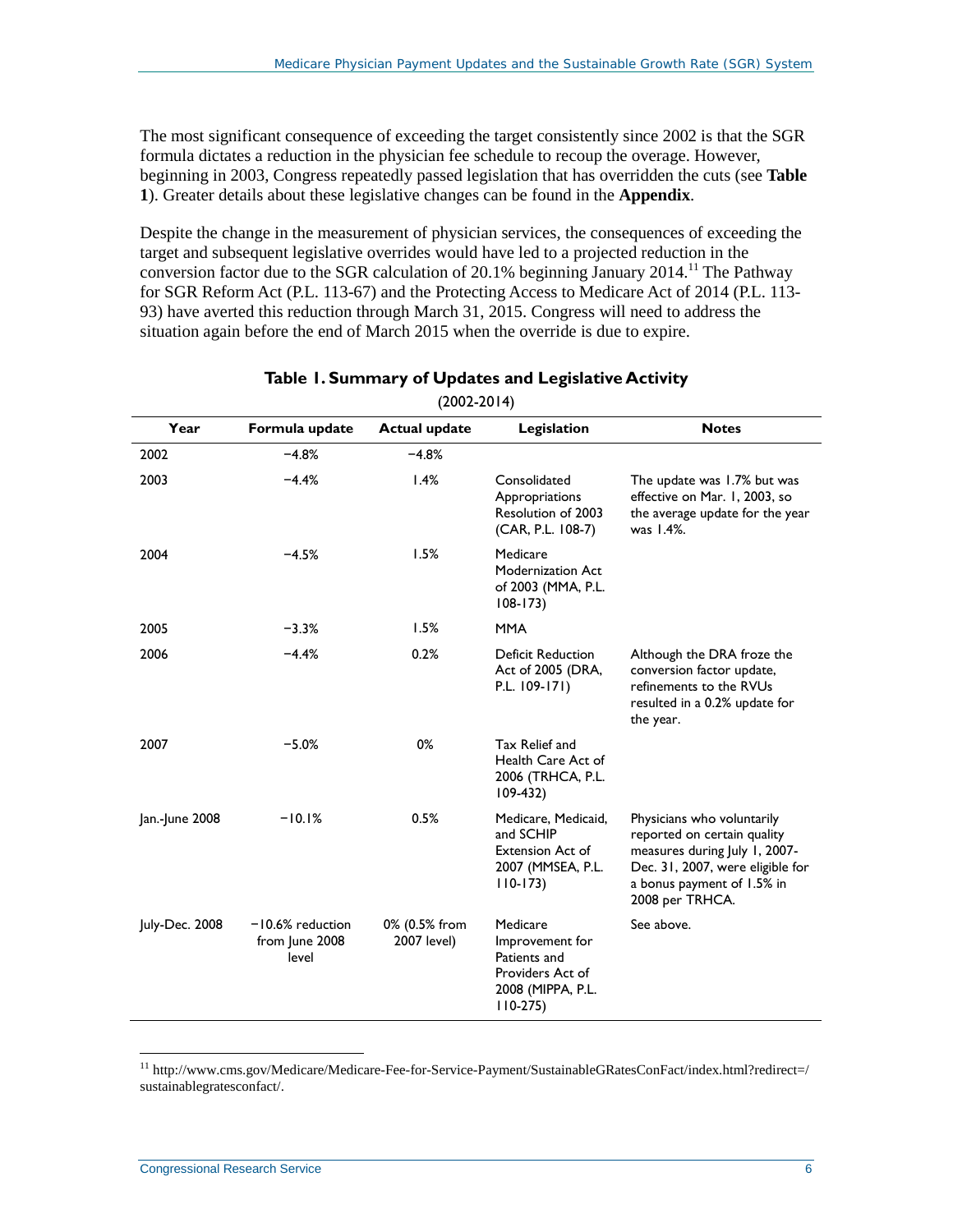| Year                            | Formula update | <b>Actual update</b>                      | Legislation                                                                                                                       | <b>Notes</b>                                                                                                                                         |
|---------------------------------|----------------|-------------------------------------------|-----------------------------------------------------------------------------------------------------------------------------------|------------------------------------------------------------------------------------------------------------------------------------------------------|
| 2009                            |                | 1.1%                                      | <b>MIPPA</b>                                                                                                                      | Physicians who voluntarily<br>reported on certain quality<br>measures during 2008 were<br>eligible for a bonus payment of<br>1.5% in 2009 per MMSEA. |
| Jan. I-Feb. 28,<br>2010         | $-21.3%$       | 0%                                        | Department of<br>Defense<br>Appropriations Act<br>$(P.L. 111 - 118)$                                                              |                                                                                                                                                      |
| Mar. 1-Mar. 31,<br>2010         |                | 0%                                        | Temporary<br>Extension Act (P.L.<br>$ 11-144\rangle$                                                                              | Signed into law on Mar. 2,<br>2010.                                                                                                                  |
| Apr. I-May 31,<br>2010          |                | 0%                                        | Continuing<br>Extension Act (P.L.<br>$111 - 157$                                                                                  | Signed into law on Apr. 15,<br>2010.                                                                                                                 |
| June I-Nov. 30,<br>2010         |                | 2.2%                                      | Preservation of<br>Access to Care for<br>Medicare<br>Beneficiaries and<br><b>Pension Relief Act</b><br>of 2010 (P.L. 111-<br>192) | Signed into law on June 25,<br>2010. (Increase was retroactive<br>to June 1.)                                                                        |
| Dec. I-Dec.<br>31, 2010.        |                | 0% (2.2% from<br>Jan.-May, 2010<br>level) | Physician Payment<br>and Therapy Relief<br>Act of 2010 (P.L.<br>$111-286$                                                         |                                                                                                                                                      |
| 2011                            |                | 0%                                        | Medicare and<br><b>Medicaid Extenders</b><br>Act (P.L. 111-309)                                                                   |                                                                                                                                                      |
| Jan. I-Feb. 29,<br>2012         |                | 0%                                        | Temporary Payroll<br>Tax Cut<br>Continuation Act of<br>2011 (P.L. 112-78)                                                         |                                                                                                                                                      |
| March I-Dec.<br>31, 2012        |                | 0%                                        | Middle Class Tax<br>Relief and Job<br>Creation Act of<br>2012 (P.L. 112-96)                                                       |                                                                                                                                                      |
| 2013                            | $-26.5%$       | 0%                                        | American Taxpayer<br>Relief Act (P.L. 112-<br>240)                                                                                |                                                                                                                                                      |
| Jan. I-March<br>31, 2014        | $-20.1%$       | 0.5%                                      | Pathway for SGR<br>Reform Act of 2013<br>$(P.L. 113-67)$                                                                          |                                                                                                                                                      |
| Apr. 1, 2014-<br>March 31, 2015 |                | 0%                                        | <b>Protecting Access</b><br>to Medicare Act of<br>2014 (P.L. 113-93)                                                              | The 12-month override moves<br>the date of expiration into the<br>I 14th Congress.                                                                   |

**Source:** Annual Report of the Boards of Trustees of the Federal Hospital Insurance And Federal Supplementary Medical Insurance Trust Funds (several years, available at [http://www.cms.gov/Research-Statistics-Data-and-](http://www.cms.gov/Research-Statistics-Data-and-Systems/Statistics-Trends-and-Reports/ReportsTrustFunds/index.html?redirect=/reportstrustfunds/)[Systems/Statistics-Trends-and-Reports/ReportsTrustFunds/index.html?redirect=/reportstrustfunds/\)](http://www.cms.gov/Research-Statistics-Data-and-Systems/Statistics-Trends-and-Reports/ReportsTrustFunds/index.html?redirect=/reportstrustfunds/), and CMS, Sustainable Growth Rate and Conversion Factor for Medicare Payments to Physicians (several years, available at [http://www.cms.gov/Medicare/Medicare-Fee-for-Service-Payment/SustainableGRatesConFact/index.html?](http://www.cms.gov/Medicare/Medicare-Fee-for-Service-Payment/SustainableGRatesConFact/index.html?redirect=/SustainableGRatesConFact/) [redirect=/SustainableGRatesConFact/\)](http://www.cms.gov/Medicare/Medicare-Fee-for-Service-Payment/SustainableGRatesConFact/index.html?redirect=/SustainableGRatesConFact/).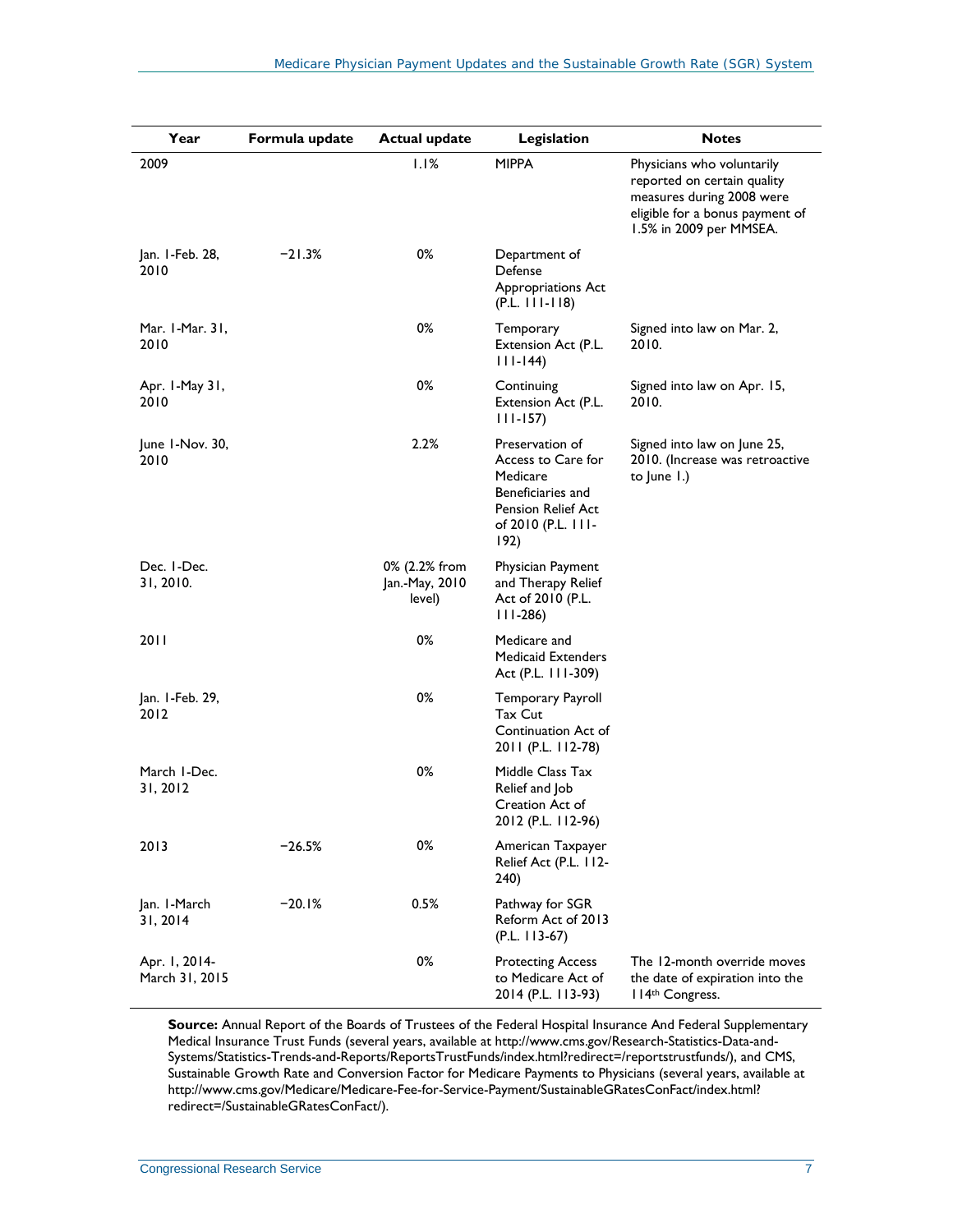In addition to overriding the payment reductions, Congress has also included provisions in several of the laws to increase Medicare physician payments in other ways. For example, Congress has altered the geographic adjustment factor for physician work, one component used in making regional adjustments to payments under the physician fee schedule. MMA set a floor on the work geographic adjustment index at 1.0 for 2004-2006, thereby slightly increasing the payment amounts in some areas. This floor has been extended multiple times, most recently by the American Taxpayer Relief Act (ATRA, [P.L. 112-240\)](http://www.congress.gov/cgi-lis/bdquery/R?d112:FLD002:@1(112+240)), which maintained the floor through 2013, and the Pathway for SGR Reform Act [\(H.J.Res. 59\)](http://www.congress.gov/cgi-lis/bdquery/z?d113:H.J.Res.59:), which extended the floor through March 31, 2014.

Some of the bills also modified the cap on the conversion factor, which has led to the current situation where the consequence of not overriding the reduction would lead to cuts in excess of the 7% cap. TRHCA specified that the override of the reduction that would have been implemented under the statutory formula was to be treated as if it did not occur. Therefore, the starting base for the 2008 calculation was 5% below the actual 2007 conversion factor. MMSEA overrode the reduction for the first six months of 2008 and provided for a 0.5% increase for that period. However, the legislation again specified that the override of the statutory formula was to be treated as if it did not occur. MIPPA again specified that the override of the statutory formula was to be treated as if it did not occur.

## <span id="page-10-0"></span>**Issues for Congress: Concerns About SGR**

There is a growing consensus among observers that the SGR system is fundamentally flawed and is creating instability in the Medicare program for providers and beneficiaries.<sup>12</sup> The SGR was developed to restrain the volume growth of Medicare physician services. However, the volume of physician services provided to Medicare beneficiaries continues to grow rapidly, and spending per beneficiary for services covered under the fee schedule has increased faster than both the MEI and updates to the fee schedule's conversion factor.<sup>13</sup> Payment reductions as called for under the update formula have required almost annual interventions by Congress. The following sections discuss briefly some of the key concerns with the SGR.

### <span id="page-10-1"></span>**SGR Does Not Target High Volume Providers or Procedures**

One commonly asserted criticism is that the SGR system treats all services and physicians equally in the calculation of the annual payment update to the detriment of physicians who are "unduly" penalized. The expenditure target is a nationwide aggregate and the annual updates are applied uniformly; there is no direct link between individual behavior and the subsequent update. Thus, actions might be individually rational (physicians provide and bill for additional services and collect greater reimbursement) yet collectively detrimental (the annual update is reduced).<sup>14</sup> An individual physician who controls or reduces volume does not see a resulting increase in payments.

<sup>12</sup> MedPAC, Letter to Congress, *Moving Forward from the Sustainable Growth Rate (SGR) System*, October 14, 2011.  $\overline{a}$ 

<sup>13</sup> MedPAC, *Report to the Congress: Medicare Payment Policy*, March 2014, Chapter 4.

<sup>&</sup>lt;sup>14</sup> Often referred to as the tragedy of the commons: while it may be individually rational for each herder to let livestock graze on the common field (to preserve his own), the collective consequence of many such individual decisions is that the common fields are overgrazed and all herders suffer from the degradation or depletion of the common good.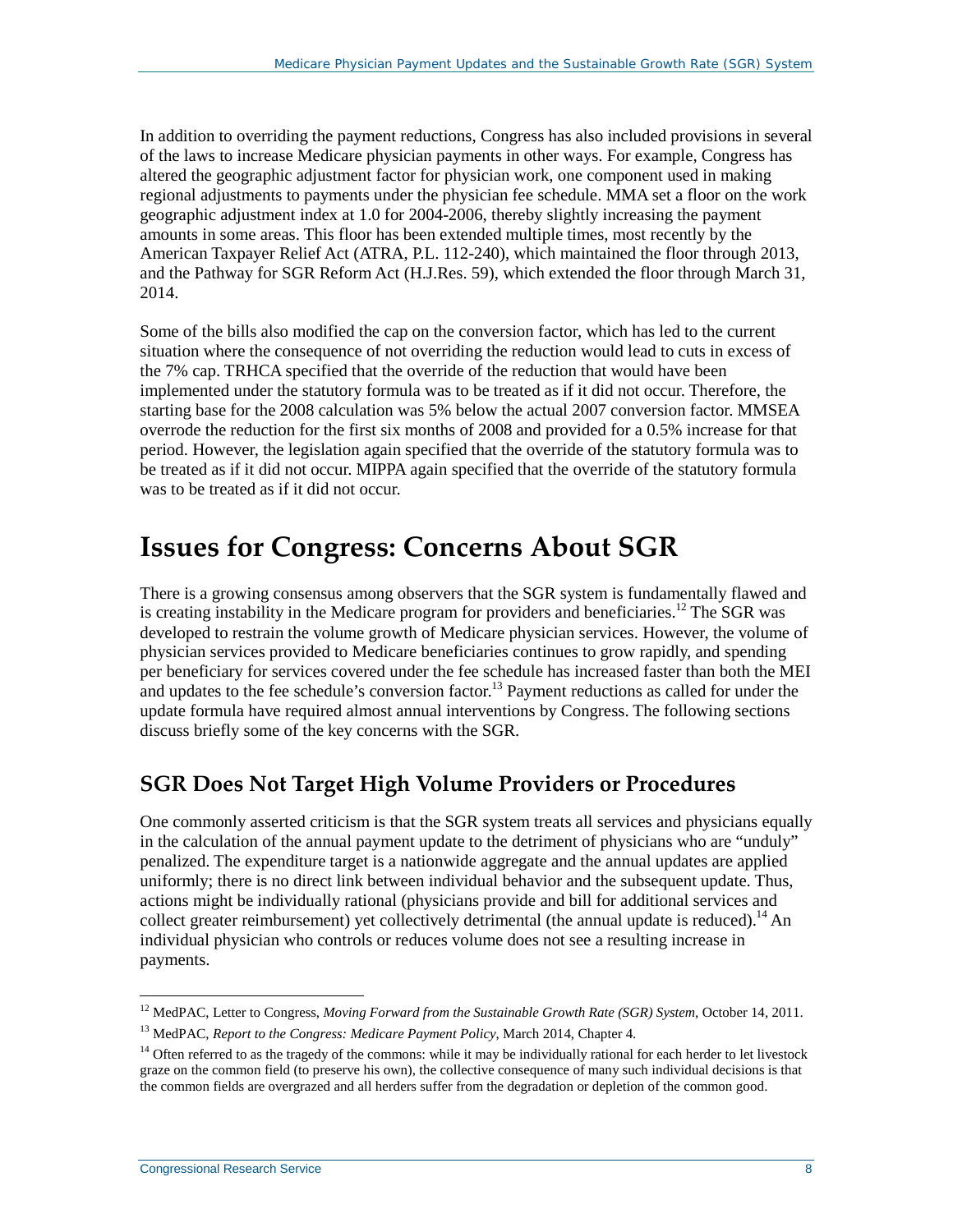Others point out that there is no ability to distinguish between appropriate volume increases (for instance, due to changes in disease conditions that increase demand) and inappropriate volume increases (for instance, when tests or procedures are provided that are not necessary).

## <span id="page-11-0"></span>**Potential Impact on Beneficiary Access to Services**

There has been an increased concern that continued declines in physician payment rates, especially among primary care specialties, may potentially jeopardize access to services.<sup>15</sup> The Medicare Payment Advisory Commission's (MedPAC's) annual patient survey of Medicare beneficiaries age 65 and older and privately insured individuals age 50 to 64 found that both of these groups are more likely to report problems finding a new primary care physician compared to finding a new specialist. Physician surveys have also found that primary care physicians are less likely than specialists to accept new patients.<sup>16</sup>

## <span id="page-11-1"></span>**Issues for Congress: Potential Modifications and Alternatives**

Given the concerns about the SGR, a key issue becomes how to fix or replace the current formula. Although a number of modifications to the SGR system have been proposed, there is no consensus around a long-run alternative. In addition, any permanent change would likely be quite costly because the CBO baseline must assume current law, which estimates that a reduction in the conversion factor will occur for the next several years. In addition to the impact on federal outlays, any change in the update formula will also have implications for beneficiaries; because Part B beneficiary premiums must cover about 25% of Part B program costs, any overall increase in spending results in a proportional increase in premiums.<sup>17</sup> Suggested modifications have ranged from modifying the current formula to replacing the formula and linking updates to payment adequacy and/or quality measures.

The Medicare Modernization Act of 2003 (MMA) required that GAO study "the appropriateness of the sustainable growth rate formula" and "the stability and predictability of such updates and rate and alternatives."18 In a 2004 report, the GAO categorized options for alternatives around two themes: (1) proposals that end the use of spending targets and separate fee updates from explicit efforts to moderate spending growth; and (2) proposals that retain spending targets but modify the current SGR system to address perceived shortcomings.<sup>19</sup> The first approach emphasizes stable fee updates, while the second automatically adjusts fee updates if spending growth deviates from a predetermined target. GAO stated that "the choice between the two approaches may hinge on whether primary consideration should be given to stable fee increases

<sup>15</sup> MedPAC, *Report to Congress: Medicare Payment Policy*, Washington, DC, 2011.  $\overline{a}$ 

<sup>16</sup> 2009 Ambulatory Medical Care Survey.

<sup>17</sup> For details on Medicare Part B premiums see CRS Report R40082, *[Medicare: Part B Premiums](http://www.crs.gov/pages/Reports.aspx?PRODCODE=R40082)*, by Patricia A. Davis.

<sup>18</sup> [P.L. 108-173,](http://www.congress.gov/cgi-lis/bdquery/R?d108:FLD002:@1(108+173)) §953(a).

<sup>19</sup> U.S. Government Accountability Office, *Medicare Physician Payments: Concerns about Spending Target System Prompt Interest in Considering Reforms*, GAO-05-85, October 8, 2004.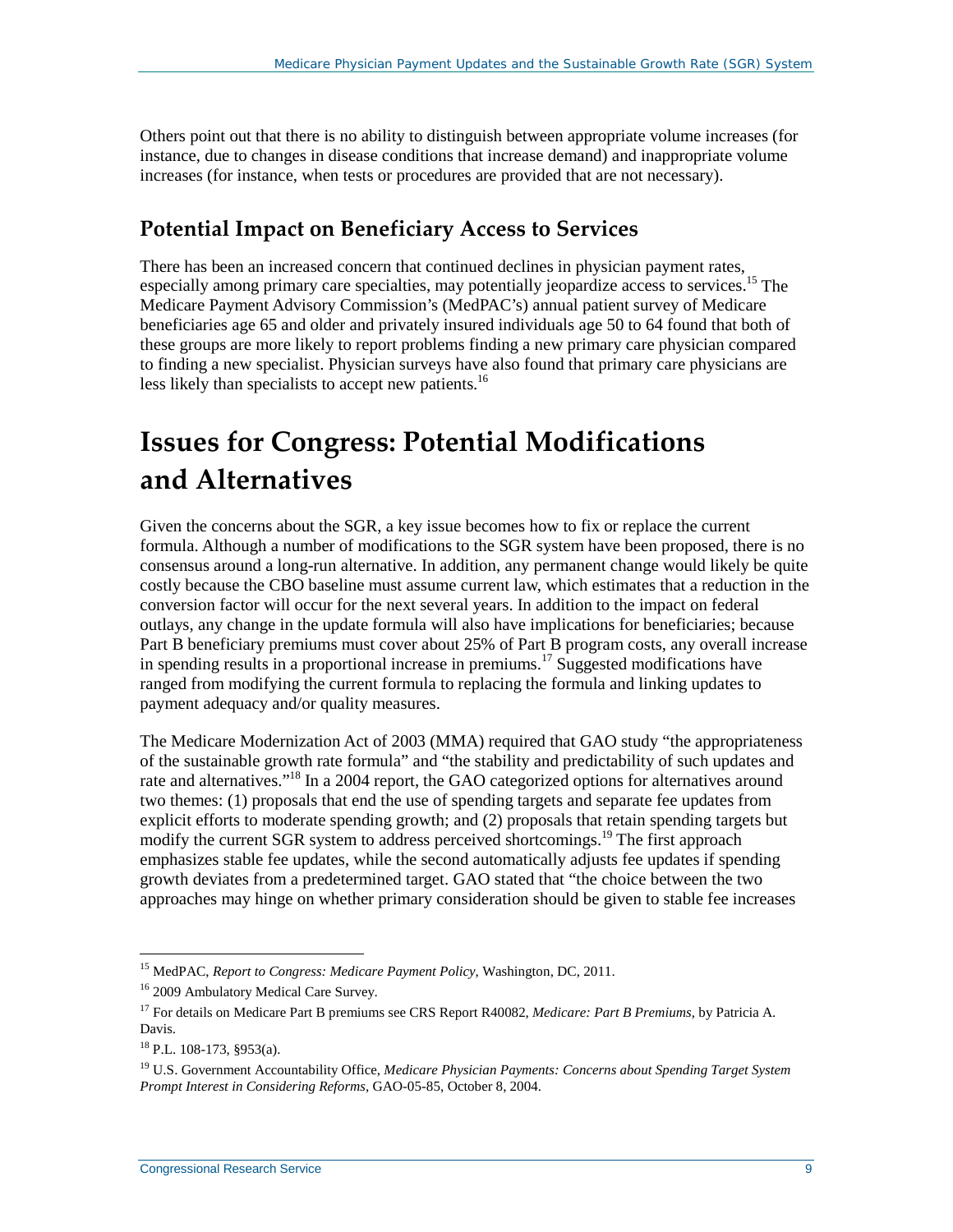or to the need for fiscal discipline within the Medicare program."<sup>20</sup> The second approach would end targets as an explicit measure for moderating spending growth. Updates would be based on cost increases with the possibility of specifically addressing high volume service categories such as medical imaging.

## <span id="page-12-0"></span>**Legislative Proposals Introduced to Repeal or Modify the SGR**

For illustrative purposes, **[Table 2](#page-13-0)** shows several legislative proposals introduced, but never (or not yet) enacted, that would have changed the way SGR is calculated. While both proposals would replace the current system of a single expenditure target with multiple targets, the key difference between them is the number of targets. Providing separate targets attempts to address, among other things, the criticism that the current update calculation penalized (or rewarded) all physicians identically regardless of the individual's or the specialty's contribution towards meeting or exceeding the aggregate expenditure target. Some physicians and health care professionals are able to increase volume to offset declining reimbursement rates while others are not. For example, even though imaging services have grown faster than other types of physician services (including evaluation and management services, tests, major procedures, and other procedures) the resulting impact on the annual update factor applies to all services across all specialties.

As shown in **[Table 2](#page-13-0)**, [H.R. 3162,](http://www.congress.gov/cgi-lis/bdquery/z?d110:H.R.3162:) the Children's Health and Medicare Protection Act of 2007 (CHAMP), was introduced in the  $110<sup>th</sup>$  Congress and includes six expenditure targets. Some have raised concern that too many expenditure targets may not be appropriate since the targets do not distinguish between the appropriateness of certain services. For example, some of the increase in imaging services may have allowed for the earlier detection of disease conditions such as cancer, which may have produced savings for other services and specialties (e.g., nuclear medicine and oncology services). Thus, the second approach in [H.R. 3961,](http://www.congress.gov/cgi-lis/bdquery/z?d111:H.R.3961:) the Medicare Physician Payment Reform Act of 2009 (111<sup>th</sup> Congress), would only have had two expenditure categories: (1) evaluation, management, and preventive services; and (2) all other services. This approach would distinguish between primary care and non-primary care services and would be similar to the MedPAC proposal discussed below. One rationale for this approach is to improve access to primary care providers. As noted earlier, the greatest threat to access over the next decade is concentrated in primary care services.<sup>21</sup>

 $20$  Ibid.

<sup>21</sup> MedPAC, *2011 Report To Congress: Medicare Payment Policy*.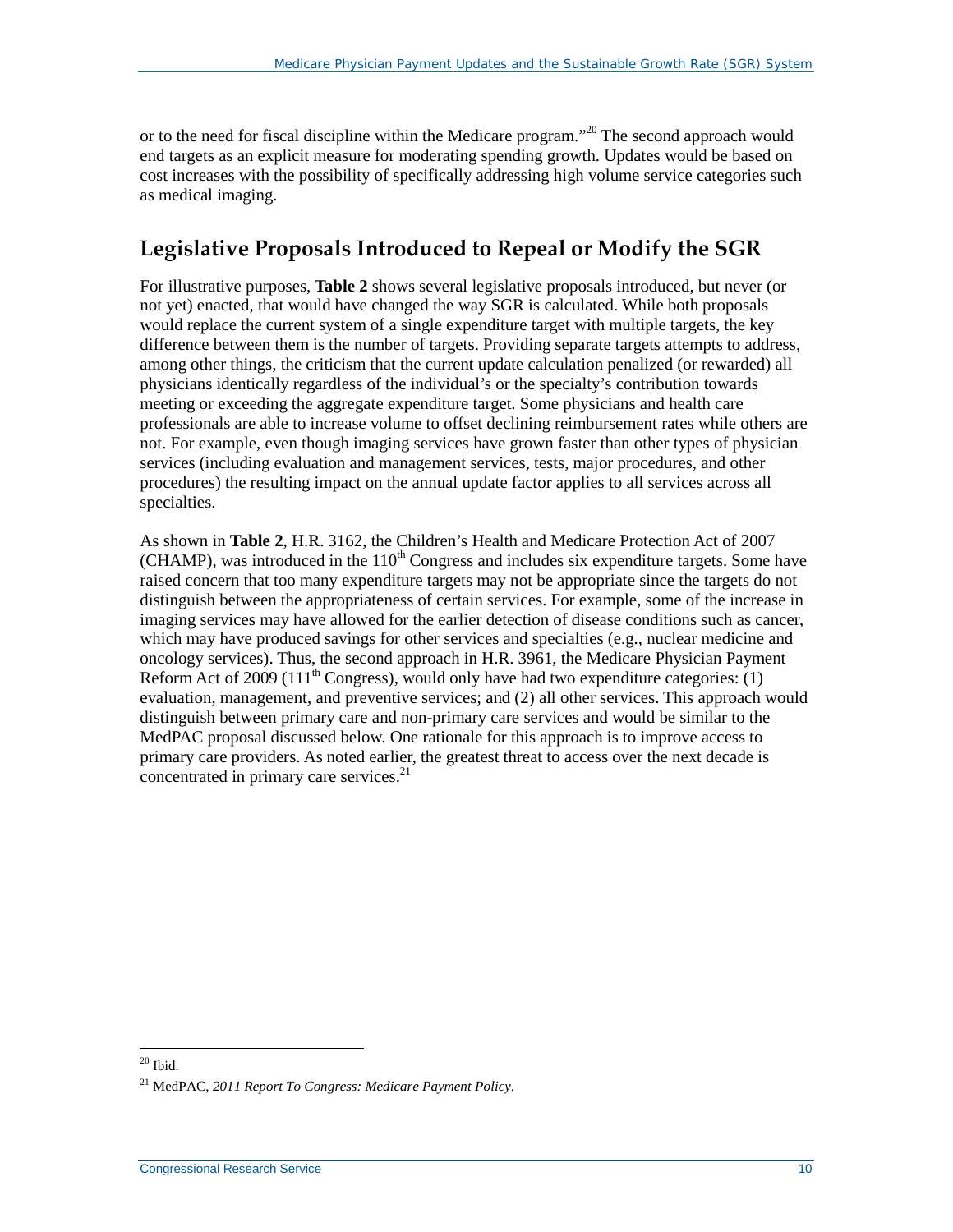<span id="page-13-0"></span>

| <b>Legislative Proposal</b>                                         | <b>Bill Summary</b>                                                                                                                                                                                                                                                                                                                   |
|---------------------------------------------------------------------|---------------------------------------------------------------------------------------------------------------------------------------------------------------------------------------------------------------------------------------------------------------------------------------------------------------------------------------|
| H.R. 3162 ( $110th Congress$ )                                      | Section 301 of Title III would have modified the SGR system by:                                                                                                                                                                                                                                                                       |
| The Children's Health and Medicare<br><b>Protection Act of 2007</b> | Replacing single conversion factor and target growth rates with six<br>newly created service categories:                                                                                                                                                                                                                              |
|                                                                     | evaluation and management services for primary care and for<br>preventive services;                                                                                                                                                                                                                                                   |
|                                                                     | other evaluation and management services;                                                                                                                                                                                                                                                                                             |
|                                                                     | imaging services and diagnostic tests;                                                                                                                                                                                                                                                                                                |
|                                                                     | major procedures;                                                                                                                                                                                                                                                                                                                     |
|                                                                     | anesthesia services; and                                                                                                                                                                                                                                                                                                              |
|                                                                     | minor procedures and other services.                                                                                                                                                                                                                                                                                                  |
|                                                                     | The proposal included the following exceptions to current SGR<br>methodology:                                                                                                                                                                                                                                                         |
|                                                                     | "physicians' services" would refer to the physicians' services<br>included in the appropriate service category,                                                                                                                                                                                                                       |
|                                                                     | the estimate of the annual average percentage growth in real<br>$\bullet$<br>gross domestic product per capita for the applicable period<br>would have been increased by 0.03, and                                                                                                                                                    |
|                                                                     | a national coverage determination would be treated as a<br>٠<br>change in regulation and thus incorporated into the<br>Secretary's estimate of the percentage change in expenditures<br>for all physicians' services in the fiscal year (compared with<br>the previous fiscal year) resulting from changes in law and<br>regulations. |
|                                                                     | The provision would have established a floor for updates so that<br>the conversion factors for each service category would be no less<br>than 0.5% for 2008 and 2009.                                                                                                                                                                 |

| Table 2. Select Legislative Proposals to Modify the SGR Calculation |
|---------------------------------------------------------------------|
|---------------------------------------------------------------------|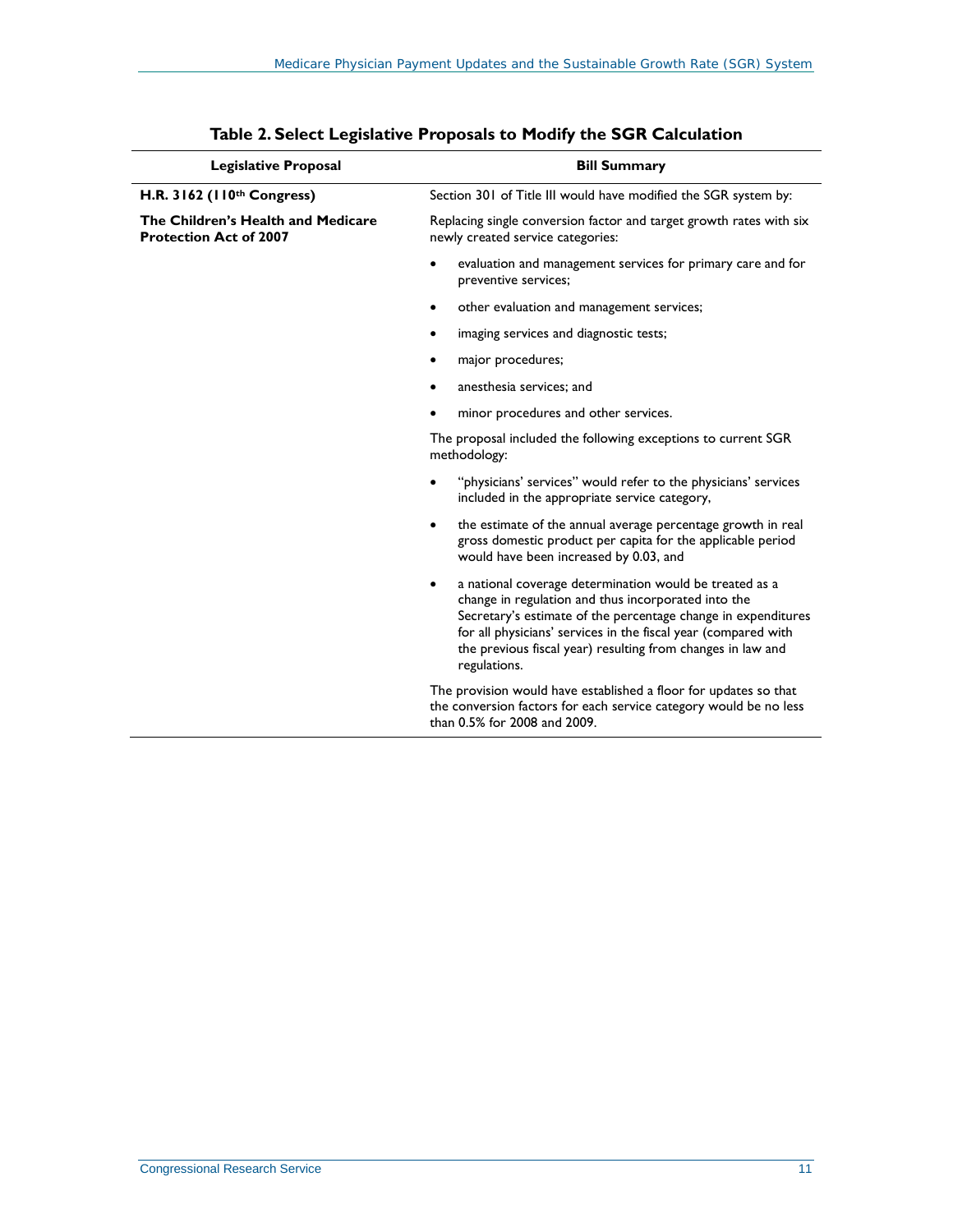| <b>Legislative Proposal</b>                                                                                     | <b>Bill Summary</b>                                                                                                                                                                                                                                                                                           |  |  |  |
|-----------------------------------------------------------------------------------------------------------------|---------------------------------------------------------------------------------------------------------------------------------------------------------------------------------------------------------------------------------------------------------------------------------------------------------------|--|--|--|
| H.R. 3961 (111 <sup>th</sup> Congress)                                                                          | Similar to H.R. 3162, but different in the following manner:                                                                                                                                                                                                                                                  |  |  |  |
| The Medicare Physician Payment Reform<br><b>Act of 2009</b>                                                     | First, the bill would create two (rather than six) categories of<br>physician services, each with its own separate target growth rate<br>and conversion factor update.                                                                                                                                        |  |  |  |
|                                                                                                                 | The two categories of service would be (1) evaluation,<br>management, and preventive services; and (2) all other services.                                                                                                                                                                                    |  |  |  |
|                                                                                                                 | Target expenditures for the evaluation, management, and<br>preventive services category would be allowed to grow at the rate<br>of growth of per capita GDP plus 2%, while the target<br>expenditures for the all other category would be allowed to grow<br>at the rate of growth of per capita GDP plus 1%. |  |  |  |
|                                                                                                                 | The proposal would establish a new baseline year for calculating<br>expenditure targets for each category.                                                                                                                                                                                                    |  |  |  |
|                                                                                                                 | Only physician services would be included in the calculation of<br>actual and target growth expenditures; services provided incident<br>to the physician visit (such as laboratory services), would not be<br>included.                                                                                       |  |  |  |
|                                                                                                                 | During the transition to the calculations required for the new<br>method of calculating targets and updates, the 2010 update would<br>be the percentage increase in the Medicare economic index (MEI).<br>In its final rule for 2010 Medicare physician payments, CMS<br>specified that the MEI will be 1.2%. |  |  |  |
| H.R. 2810 (113th Congress)                                                                                      | While there are differences between the three bills, they share the                                                                                                                                                                                                                                           |  |  |  |
| The Medicare Patient Access and Quality                                                                         | following concepts:                                                                                                                                                                                                                                                                                           |  |  |  |
| <b>Improvement Act of 2013</b>                                                                                  | (I) each bill would provide an initial period of payment stability:<br>H.R. 2810 would increase MPFS payments by 0.5% each year from                                                                                                                                                                          |  |  |  |
| - Energy & Commerce<br>- Ways & Means                                                                           | 2014-2018, S. 1871 would freeze the payments (0% increase) for<br>ten years from 2014-2023, and H.R. 2810 would increase<br>payments by 0.5% in 2015 and 2016,                                                                                                                                                |  |  |  |
| S. 1871 (113th Congress)<br>The SGR Repeal and Medicare<br><b>Beneficiary Access Improvement Act of</b><br>2013 | (2) each would establish the development of new payment systems<br>while maintaining fee-for-service payment in a manner similar to<br>the existing system, and                                                                                                                                               |  |  |  |
|                                                                                                                 | (3) each would create incentives for physicians to transition to the<br>new payment systems over time, generally by establishing different<br>rates of increase over time for the new payment systems<br>compared to fee-for-service.                                                                         |  |  |  |
| H.R. 4015/S. 2000 (113th Congress)                                                                              | Payment updates would be the following:                                                                                                                                                                                                                                                                       |  |  |  |
| The SGR Repeal and Medicare Provider                                                                            | 5 years of 0.5% payment increases                                                                                                                                                                                                                                                                             |  |  |  |
| <b>Payment Modernization Act of 2014</b>                                                                        | 5 years of 0% payment increases                                                                                                                                                                                                                                                                               |  |  |  |
|                                                                                                                 | updates determined by many factors, including<br>٠<br>participation in alternative payment models and provider<br>performance in the newly created Merit-Based Incentive<br>Payment System (MIPS).                                                                                                            |  |  |  |
|                                                                                                                 | MIPS would subsume some of the current physician payment<br>incentives (e.g., the meaningful use criteria for electronic health<br>records and the value-based payment modifier) while others would<br>be sunset (e.g., certain quality reporting incentives).                                                |  |  |  |

**Source:** Compiled by the Congressional Research Service based on information derived from the Legislative Information System.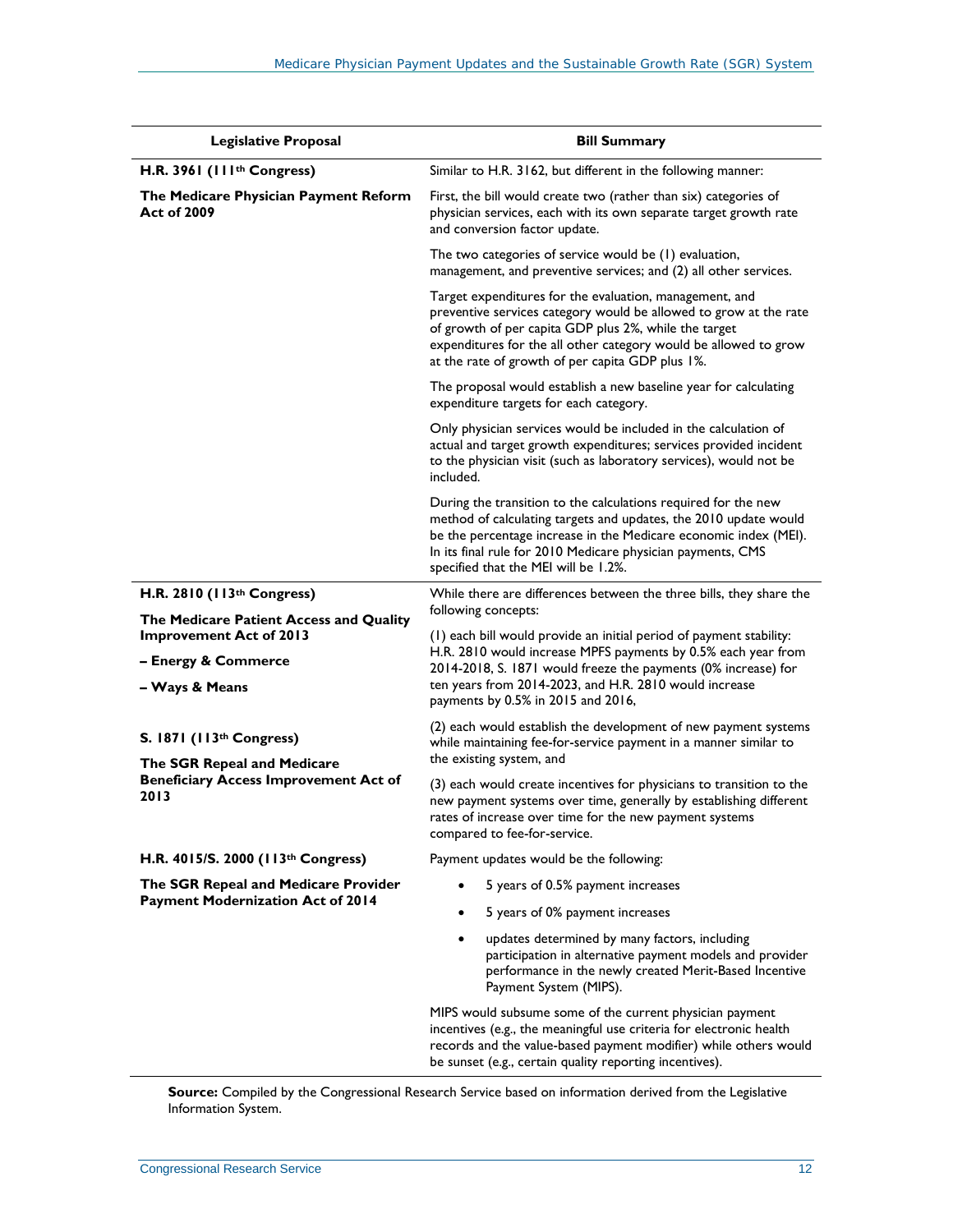Most proposed changes to the SGR would also change the base year in the calculation of future expenditure targets (essentially starting over), which could increase overall physician expenditures allowed in the baseline. One issue to consider with any proposals that increase total spending on physician services (by rebasing and changing the expenditure targets) is that the impact of the proposal would be felt not only by physicians but also by other parts of the Medicare program, the Department of Defense TRICARE program, and beneficiaries under Medicare Part B. Not only would physician reimbursements under the Medicare physician fee schedule increase, but expenditures under the Medicare Advantage (MA) program would increase because per beneficiary spending for fee-for-service beneficiaries would increase as a result of the bill, raising the "benchmarks" that Medicare uses to determine the capitation payments for beneficiaries enrolled in Medicare Advantage plans. TRICARE expenditures would rise because its physician reimbursements are based on Medicare's physician fee schedule. Furthermore, since Medicare Part B beneficiary premiums are required to cover about 25% of total Part B expenditures, the increases in physician reimbursements as a result of changing the update calculation would put pressure on future Part B premiums to rise.

## <span id="page-15-0"></span>**MedPAC Proposals**

The Deficit Reduction Act of 2005 (DRA) required MedPAC to submit a report to Congress on mechanisms that could be used to replace the SGR system, including "such recommendations on alternative mechanisms to replace the sustainable growth rate system as the Medicare Payment Advisory Commission determines appropriate."<sup>22</sup> In its March 2007 report, MedPAC described two possible paths: one path would eliminate the SGR and emphasize the development and adoption of approaches for improving incentives for physicians and other providers to furnish lower cost and higher quality care, while the second path would add a new system of expenditure targets in addition to these approaches.<sup>23</sup> Earlier reports to Congress from MedPAC have included recommendations for updating payments for physicians' services based on the estimated change in input prices for the coming year less an adjustment for savings attributable to increased productivity. Specifically, input prices would be measured using the MEI (without regard to the CMS adjustment for productivity increases). The recommended productivity adjustment would be used across all provider services.<sup>24</sup>

On several occasions, MedPAC has sent to Congress specific recommendations for addressing the SGR and Medicare physician payments. The recommendations acknowledge the criticisms of the SGR system as well as the concern that beneficiary access to providers willing to accept Medicare patients may be affected in coming years should the uncertainty about fee schedule reimbursements continue. Further, MedPAC has been concerned about reducing the discrepancy in payment between primary care services (mostly cognitive, evaluation, and management activities) and specialty care and procedure-oriented services.

MedPAC's October 14, 2011, recommendations to Congress were to (1) freeze the Medicare physician fee schedule reimbursement rates for primary care services for 10 years; (2) reduce non-primary care fee schedule reimbursements by 5.9% each year for three years, then freeze the

 $22$  [P.L. 109-171,](http://www.congress.gov/cgi-lis/bdquery/R?d109:FLD002:@1(109+171)) §5104(c).  $\overline{a}$ 

<sup>23</sup> MedPAC, *Assessing Alternatives to the Sustainable Growth Rate System*, March 2007.

<sup>24</sup> MedPAC, *Report to the Congress, Medicare Payment Policy*, March 2008.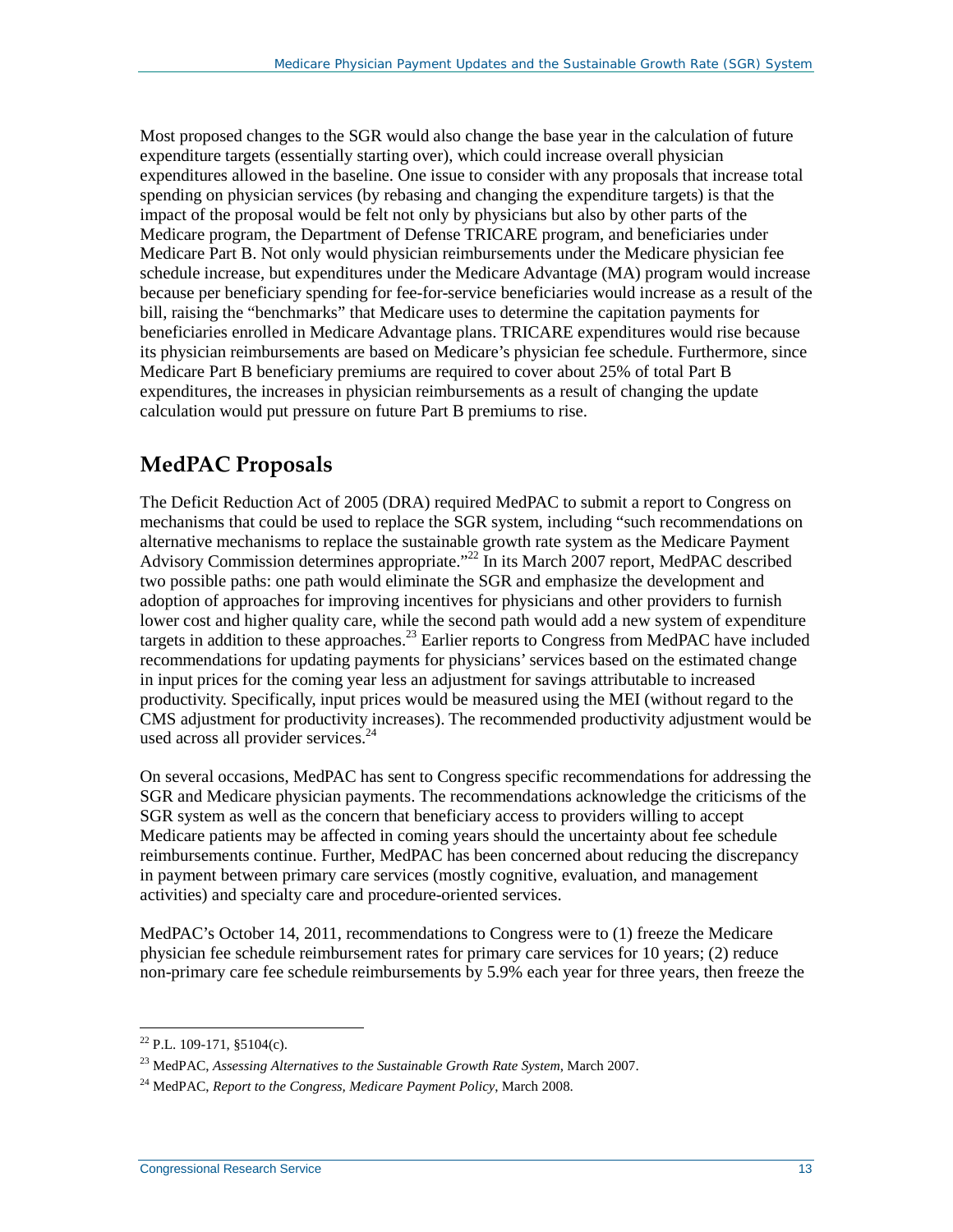rates at that level for 7 additional years; and (3) offset about \$200 billion of the cost of the override as proposed through a combination of other modifications to the Medicare program.<sup>25</sup>

The primary care services subject to the reimbursement freeze would be determined in a manner similar to the eligibility criteria for the primary care bonus introduced by the Patient Protection and Affordable Care Act  $(ACA)$ :<sup>26</sup> providers would have to (1) be a physician whose self-declared specialty is in one of the primary care specialties (family medicine, internal medicine, geriatric medicine, or pediatric medicine) or be a nurse practitioner, clinical nurse specialist, or physician assistant; and (2) furnish 60% of their services in the primary care service codes (office visits, home visits, and visits to patients in nursing facilities, domiciliaries, and rest homes). The freeze on reimbursement rates for primary care services would apply only to those service codes. Thus, a primary care provider could provide some services where the reimbursement rates would be frozen as a result of the MedPAC proposal and other services where the reimbursement rates would be subject to a decrease. Similarly, two different physicians could bill for the same code, yet one could be paid at the frozen reimbursement rate while the other would be paid at a reduced rate. MedPAC projects that even with this combination of freezes and reductions to the fee schedule reimbursements, total Medicare expenditures per beneficiary for fee schedule services will continue to rise over the next 10 years.

MedPAC's prior recommendations to Congress have included development of additional initiatives to (1) collect data to improve payment accuracy, (2) identify overpriced services, and (3) encourage and accelerate the development of alternative payment models (e.g., bundled payments). $27$ 

## <span id="page-16-0"></span>**Physician Payments and Patient Protection and Affordable Care Act (ACA)**

If the SGR system is abandoned, a key question becomes what is the best payment system to replace it that would lead to improvements in quality, efficiency, and care coordination, particularly for chronic conditions. As noted above, MedPAC recommended exploring the feasibility of Medicare Accountable Care Organizations (ACO) and bundling of payments.<sup>28</sup>

The ACA included a number of demonstrations and other efforts aimed at alternative payment models that have the potential to change fundamental aspects of how physicians organize, practice, and deliver care in the future.<sup>29</sup> Some of these provisions create new structures and entities, like the CMS Center for Medicare and Medicaid Innovation or the Patient-Centered Outcomes Research Institute (PCORI), while others seek to develop alternatives to traditional fee-for-service payment, such as the National Pilot Program on Payment Bundling, the Medicareshared savings program (including the ACO model), or the value-based payment modifier under the physician fee schedule. The PCORI, combined with the efforts and experiences with the

<sup>&</sup>lt;sup>25</sup> There was no CBO score for this proposal since it was a MedPAC initiative that included scenarios not previously scored by CBO. For details, se[e http://www.medpac.gov/documents/10142011\\_MedPAC\\_SGR\\_letter.pdf.](http://www.medpac.gov/documents/10142011_MedPAC_SGR_letter.pdf)  $\overline{a}$ 

<sup>&</sup>lt;sup>26</sup> See §5501 of the Patient Protection and Affordable Care Act [\(P.L. 111-148\)](http://www.congress.gov/cgi-lis/bdquery/R?d111:FLD002:@1(111+148)).

<sup>27</sup> MedPAC, *Assessing Alternatives to the Sustainable Growth Rate System*, March 2007.

<sup>28</sup> See CRS Report CRS Report R41474, *[Accountable Care Organizations and the Medicare Shared Savings Program](http://www.crs.gov/pages/Reports.aspx?PRODCODE=R41474)*.

<sup>29</sup> The following information is derived from CRS Report R41196, *[Medicare Provisions in the Patient Protection and](http://www.crs.gov/pages/Reports.aspx?PRODCODE=R41196)  [Affordable Care Act \(PPACA\): Summary and Timeline](http://www.crs.gov/pages/Reports.aspx?PRODCODE=R41196)*, coordinated by Patricia A. Davis.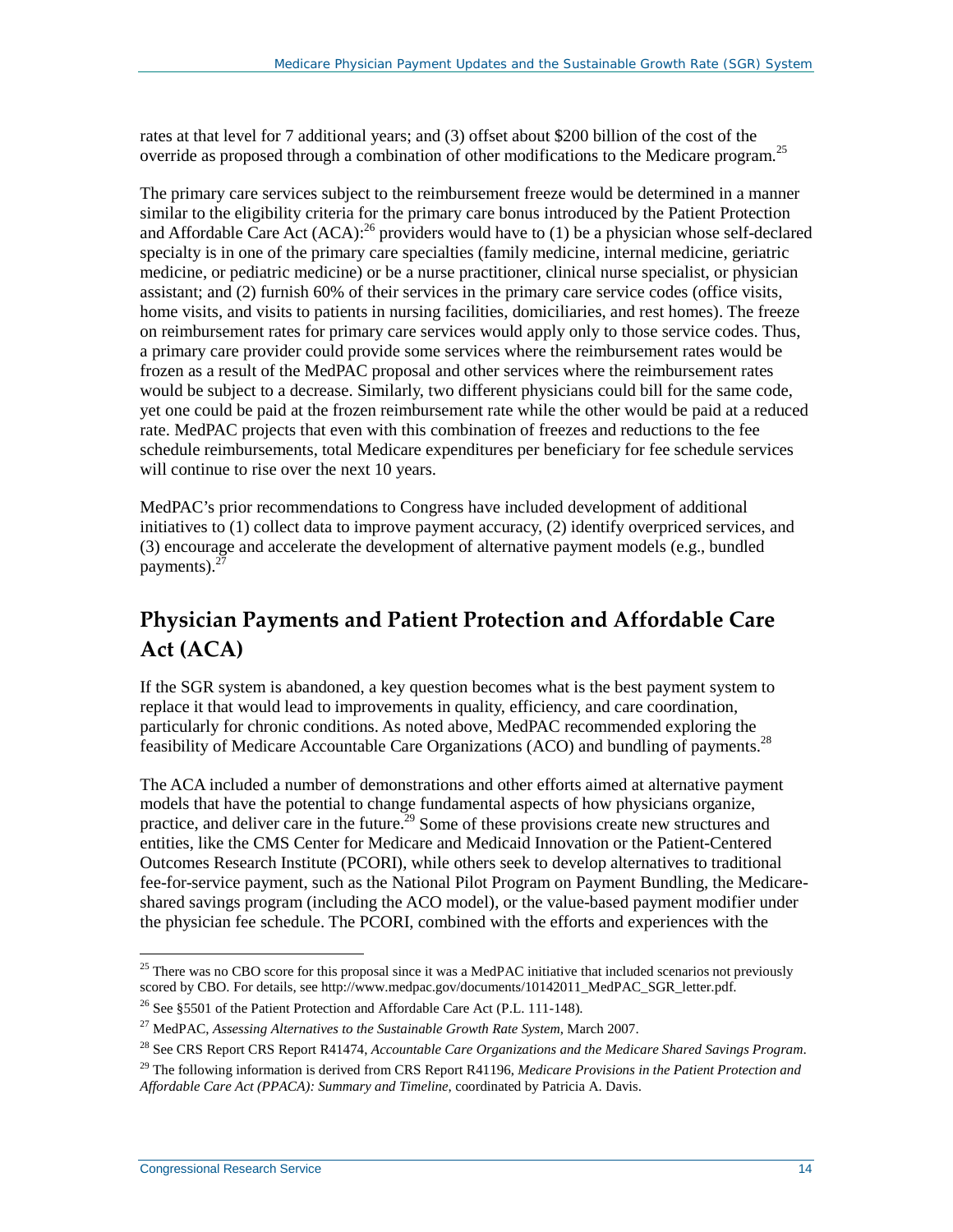alternative payment models, could generate new information about how alternative treatments affect patient outcomes as well as evidence to support how different payment methods might alter the incentives for providers and the outcomes for patients. The Innovation Center has the authority and flexibility to adopt new payment alternatives, so long as certain criteria are met for instance, maintaining quality while reducing expenditures, or improving quality without increasing expenditures. Although these various initiatives have the potential to modify behavior and payments for physicians and related providers, none have yet produced concrete findings or recommendations on which to base fundamental changes in Medicare physician payments.

## <span id="page-17-0"></span>**Budgetary Implications of Repealing or Changing the SGR Formula**

Repealing or fixing the SGR could be costly from a federal budgetary perspective, although recent CBO estimates of replacement proposals have fluctuated. In July 2012, CBO issued cost estimates for a variety of approaches for dealing with the physician payment issue. They estimated that a one-year fix to the SGR allowing physician payments to remain the same as the prior year would cost about \$11.1 billion in FY2013 and \$18.5 billion over 10 years (2013-2022) with a cliff option (see discussion above). However, longer-term fixes would be more costly. According to CBO, freezing payments for a 10-year period would cost a total of approximately \$273.3 billion and increasing payments by the MEI each year through 2022 would increase federal spending by about \$362 billion for the FY2013-FY2022 period.<sup>30</sup> Coupling any of these options with a provision to exclude this change from beneficiary premium calculations ("premium hold-harmless") would increase federal spending even further over the same period.

On February 5, 2013, CBO released a report stating that its estimate of the cost of overriding the SGR with a 10-year freeze in payments had fallen by more than \$100 billion over 10 years compared to its July 2012 estimate of \$273.3 billion (see above). The cost of "holding payment rates through 2023 at the levels they are now would raise outlays for Medicare (net of premiums paid by beneficiaries) by \$14 billion in 2014 and about \$138 billion (or about 2 percent) between 2014 and 2023."CBO provided the following reasoning for the reduced cost:

The estimated cost of holding payment rates constant is much lower relative to this baseline than was the case under previous CBO baselines, primarily because of lower spending for physicians' services in recent years. Under the sustainable growth rate, future payment updates depend on the difference between spending in prior years and spending targets established in law. Actual spending has been lower than projected—and lower than the spending targets inherent in the sustainable growth rate—for the past three years. Because actual spending has been lower than spending targets, CBO now estimates that payment rates will increase beginning in 2015. Those higher payment rates narrow the difference between growth under current law and a freeze at current levels, thereby reducing the estimated cost of restricting the payment rates. <sup>31</sup>

<sup>30</sup> Congressional Budget Office, *Medicare's Payments to Physicians: The Budgetary Impact of Alternative Policies Relative to CBO's March 2012 Baseline*. July 2012[. http://cbo.gov/sites/default/files/cbofiles/attachments/43502-](http://cbo.gov/sites/default/files/cbofiles/attachments/43502-SGR%20Options2012.pdf) [SGR%20Options2012.pdf.](http://cbo.gov/sites/default/files/cbofiles/attachments/43502-SGR%20Options2012.pdf) <sup>31</sup> CBO, *The Budget and Economic Outlook: Fiscal Years 2013 to 2023,* February 2013, p. 31.  $\overline{a}$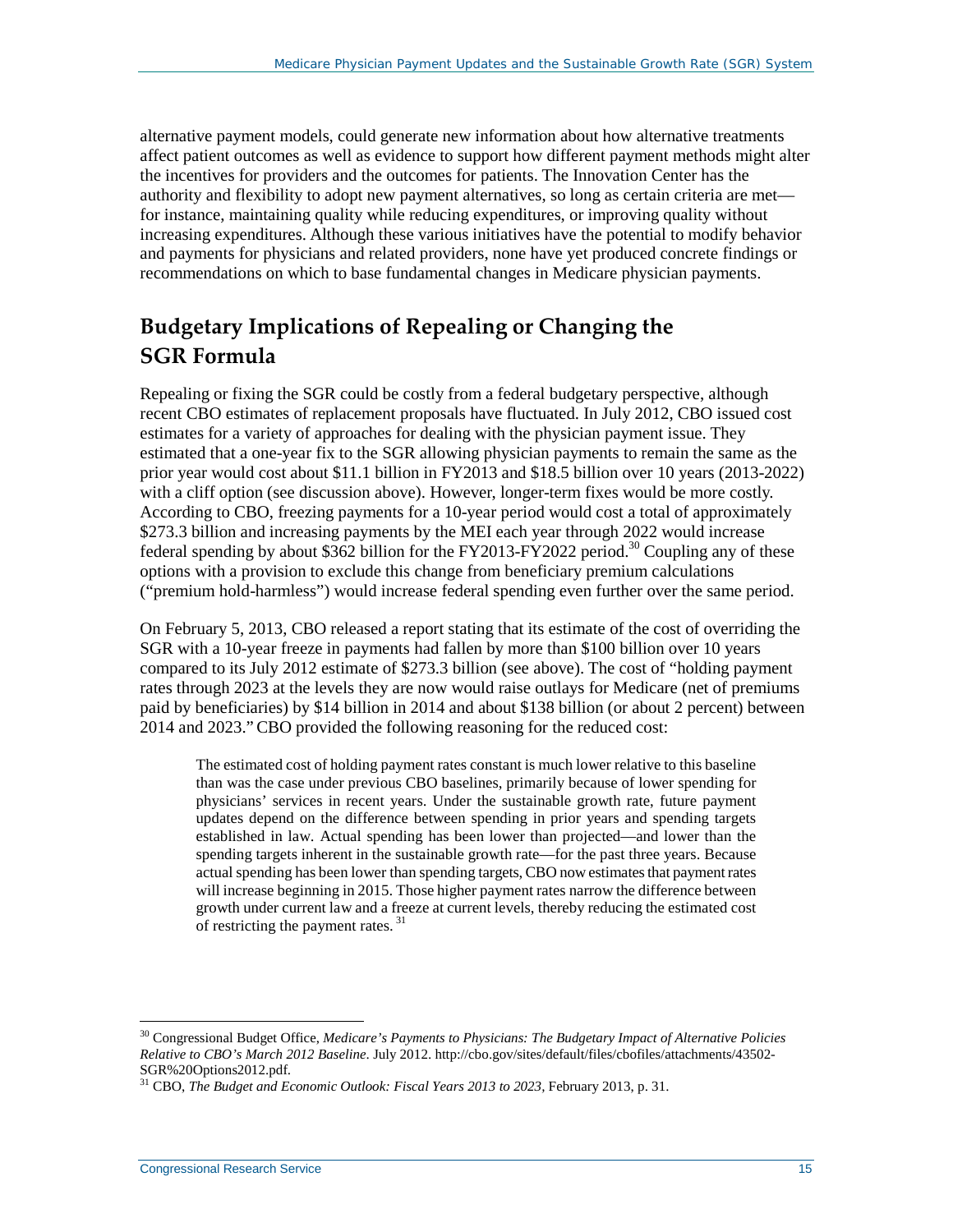CBO's May 2013 baseline projections raised the estimate slightly to \$139.1 billion for a 10-year freeze.<sup>32</sup> In December 2013, CBO issued another score indicating that a 10-year freeze in MPFS payment levels would add \$116.5 billion over 10 years.<sup>33</sup> On April 11, 2014, CBO released a score of \$124 billion for a 10-year freeze in Medicare physician fee schedule payments.<sup>34</sup> CBO did not include any text explaining the fluctuations in scoring since the February 5,2013, scoring but changes likely reflect general fluctuations in health care spending in the most recent data.

### <span id="page-18-0"></span>**Current Status and Recent Activity**

Several congressional actions have overridden the SGR update in the  $112<sup>th</sup>$  and  $113<sup>th</sup>$  Congresses. On December 17, 2011, the Senate passed an amended version o[f H.R. 3630](http://www.congress.gov/cgi-lis/bdquery/z?d112:H.R.3630:) that included a twomonth override of the SGR payment reduction through February 2012, freezing reimbursement rates at 2011 levels. Beginning March 2012 and in subsequent years, the calculation of the fee schedule reimbursement rates would revert to the statutory formula. On December 20, 2011, the House voted to resolve differences between the two versions of the bill, and the Speaker appointed conferees for a conference committee.

On December 23, 2011[, H.R. 3765,](http://www.congress.gov/cgi-lis/bdquery/z?d112:H.R.3765:) which contained a two-month override to the SGR payment reduction through February 2012, was introduced and passed by unanimous consent in both the House and the Senate and was signed into law that day.

On February 16, 2012, House and Senate conferees came to an agreement on a conference report for the Middle Class Tax Relief and Job Creation Act [\(P.L. 112-96\)](http://www.congress.gov/cgi-lis/bdquery/R?d112:FLD002:@1(112+96)) that extended the override through December 31, 2012, and maintained Medicare physician fee schedule payments at the same level. CBO scored this provision as increasing spending by \$18 billion over 10 years (2012-  $2022$ ).<sup>35</sup>

On January 2, 2013, the President signed [H.R. 8,](http://www.congress.gov/cgi-lis/bdquery/z?d112:H.R.8:) the American Taxpayer Relief Act of 2012 (ATRA, [P.L. 112-240\)](http://www.congress.gov/cgi-lis/bdquery/R?d112:FLD002:@1(112+240)). This act was passed by the Senate on January 1, 2013, by a vote of 89-8 and by the House later that day, 257-167. Section 601 of the act averted the SGR-determined reduction and maintained the Medicare physician fee schedule payments at then-current rates through December 31, 2013.

Each of the three committees of jurisdiction passed bills in 2013 that would repeal the SGR system (see **[Table 2](#page-13-0)**). On July 22, 2013, the Energy and Commerce Committee passed [H.R. 2810,](http://www.congress.gov/cgi-lis/bdquery/z?d113:H.R.2810:) the Medicare Patient Access and Quality Improvement Act of 2013, <sup>36</sup> by a 51-0 vote. On December 12, 2013, the Senate Finance Committee passed [S. 1871,](http://www.congress.gov/cgi-lis/bdquery/z?d113:S.1871:) the SGR Repeal and Medicare Beneficiary Access Improvement Act of  $2013$ ,<sup>37</sup> by unanimous voice vote, and the

<sup>&</sup>lt;sup>32</sup> [http://cbo.gov/sites/default/files/cbofiles/attachments/44184\\_May\\_2013\\_SGR.pdf.](http://cbo.gov/sites/default/files/cbofiles/attachments/44184_May_2013_SGR.pdf)  $\overline{a}$ 

<sup>33</sup> [http://www.cbo.gov/publication/44940.](http://www.cbo.gov/publication/44940)

<sup>34</sup> See CBO, "Budgetary Effects of Selected Policy Alternatives not included in CBO's Baseline[" http://www.cbo.gov/](http://www.cbo.gov/publication/45252) [publication/45252.](http://www.cbo.gov/publication/45252)

<sup>35</sup> For details, se[e http://cbo.gov/ftpdocs/127xx/doc12764/hr3630.pdf.](http://cbo.gov/ftpdocs/127xx/doc12764/hr3630.pdf)

<sup>36</sup> [http://docs.house.gov/meetings/IF/IF14/20130722/101205/BILLS-113DiscussionDraftpih-DiscussionDraft.pdf.](http://docs.house.gov/meetings/IF/IF14/20130722/101205/BILLS-113DiscussionDraftpih-DiscussionDraft.pdf)

 $37$  [http://www.finance.senate.gov/legislation/details/?id=a275e061-5056-a032-5209-f4613a18da1b.](http://www.finance.senate.gov/legislation/details/?id=a275e061-5056-a032-5209-f4613a18da1b)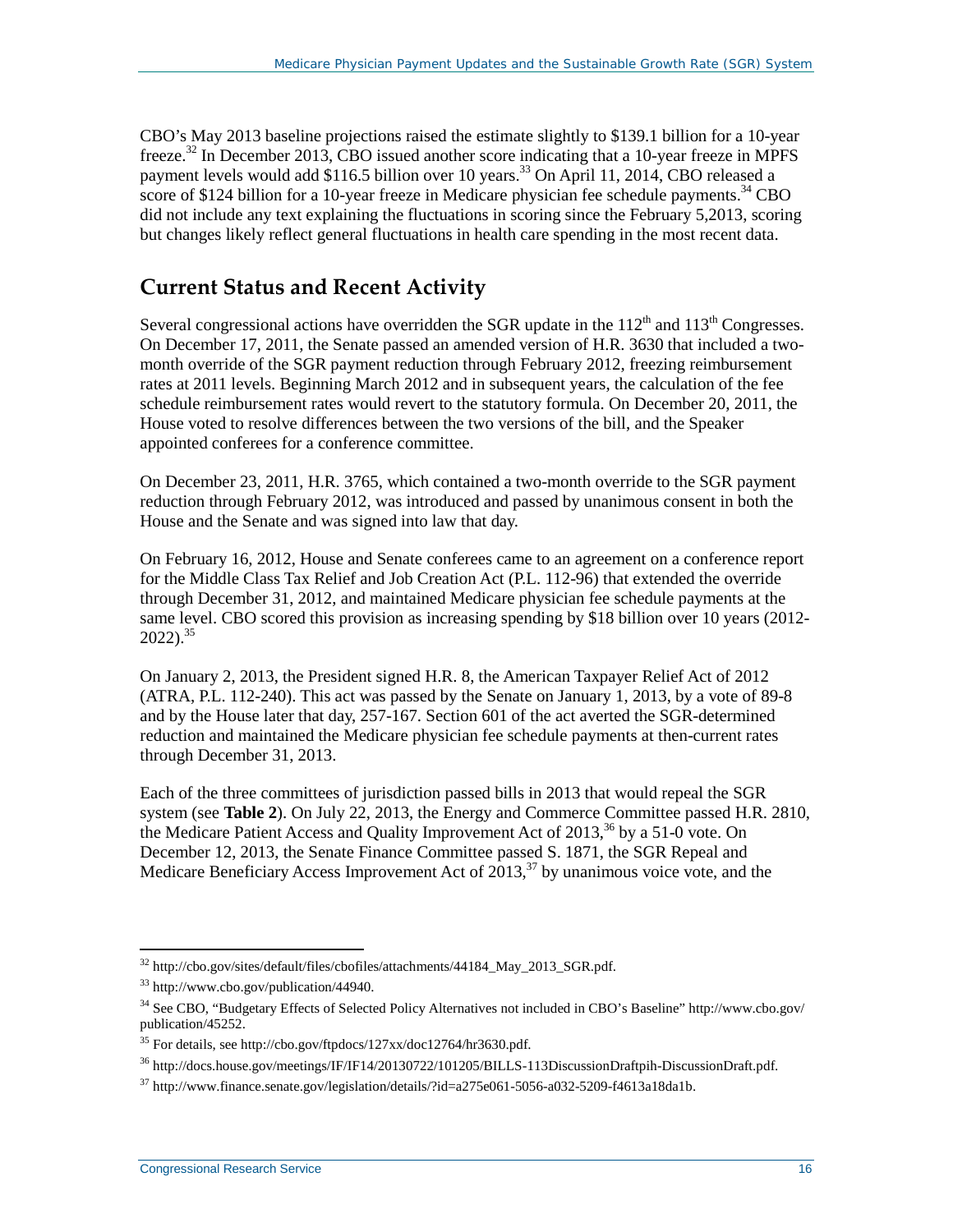Ways and Means Committee passed [H.R. 2810,](http://www.congress.gov/cgi-lis/bdquery/z?d113:H.R.2810:) the Medicare Patient Access and Quality Improvement Act of 2013.38

While there are differences among the three bills, they share several overarching concepts. First, each of the bills would provide an initial period of payment stability: the Energy and Commerce bill would increase MPFS payments by 0.5% each year from 2014 to 2018, the Senate Finance Committee bill would freeze the payments (0% increase) for 10 years from 2014 to 2023, and the Ways and Means bill would increase payments by 0.5% in 2015 and 2016.<sup>39</sup> Second, they each establish the development of new payment systems while maintaining fee-for-service payment in a manner similar to the existing system. Third, they each create incentives for physicians to transition to the new payment systems over time, generally by establishing different rates of increase over time for the new payment systems compared to fee-for-service. The bills also vary in which non-SGR provisions are included; [S. 1871](http://www.congress.gov/cgi-lis/bdquery/z?d113:S.1871:) includes several health care and human service program extenders (including the Medicare, Medicaid, and CHIP programs), while [H.R.](http://www.congress.gov/cgi-lis/bdquery/z?d113:H.R.2810:)  [2810](http://www.congress.gov/cgi-lis/bdquery/z?d113:H.R.2810:) as reported by the Energy and Commerce Committee includes provisions that would modify evidentiary rules and practices regarding medical malpractice claims. None of these bills include budgetary offsets.

The CBO scores for each of the three bills reflect a range of costs, with Title I of the Senate bill (dealing with the SGR) adding  $$111.5$  billion<sup>40</sup> to direct federal spending from 2014 to 2023, while [H.R. 2810](http://www.congress.gov/cgi-lis/bdquery/z?d113:H.R.2810:) as considered by the Ways and Means Committee would add \$121 billion.<sup>41</sup> CBO initially scored [H.R. 2810](http://www.congress.gov/cgi-lis/bdquery/z?d113:H.R.2810:) as reported by the Energy and Commerce Committee as adding \$175 billion<sup> $42$ </sup> over the same period, but revised the figure to \$146 billion, reflecting subsequently enacted legislation as well as modifications specified in the physician fee schedule final rule for 2014.

On December 26, 2013, the President signed into law [H.J.Res. 59,](http://www.congress.gov/cgi-lis/bdquery/z?d113:H.J.Res.59:) which included the Bipartisan Budget Act of 2013 (Division A) and the Pathway for SGR Reform Act of 2013 (Division B). Section 1101 of the Pathway for SGR Reform Act provided for a 0.5% increase in MPFS payments for three months, from January 1, 2014, through March 31, 2014.

On February 6, 2014, [H.R. 4015](http://www.congress.gov/cgi-lis/bdquery/z?d113:H.R.4015:) and [S. 2000,](http://www.congress.gov/cgi-lis/bdquery/z?d113:S.2000:) the SGR Repeal and Medicare Provider Payment Modernization Act of 2014, were introduced in the House and Senate, respectively.<sup>43</sup> H.R. [4015](http://www.congress.gov/cgi-lis/bdquery/z?d113:H.R.4015:)[/S. 2000](http://www.congress.gov/cgi-lis/bdquery/z?d113:S.2000:) propose five years of 0.5% payment increases for the Medicare physician fee schedule before freezing payments at that level for five additional years. Changes to the payment level in subsequent years would be determined by many factors, including participation in

 $38$  On January 24, 2014, the CBO score[d H.R. 2810](http://www.congress.gov/cgi-lis/bdquery/z?d113:H.R.2810:) at \$121 billion over 10 years.

<sup>&</sup>lt;sup>39</sup> The Pathway for SGR Reform Act of 2013 increased payments by 0.5% for January 1, 2014, through March 31, 2014.

 $40$  Including the health care program extenders and other provisions in Title II of the bill would result in an aggregate score of \$150.4 billion for the entire bill, [http://www.cbo.gov/publication/45045.](http://www.cbo.gov/publication/45045)

<sup>41</sup> [http://www.cbo.gov/publication/45040.](http://www.cbo.gov/publication/45040)

<sup>42</sup> [http://www.cbo.gov/publication/44578.](http://www.cbo.gov/publication/44578)

<sup>&</sup>lt;sup>43</sup> [H.R. 4015](http://www.congress.gov/cgi-lis/bdquery/z?d113:H.R.4015:) is more detailed than either of the versions of [H.R. 2810](http://www.congress.gov/cgi-lis/bdquery/z?d113:H.R.2810:) reported by the Energy  $\&$  Commerce or the Ways & Means Committees. In addition to the SGR repeal[, H.R. 4015](http://www.congress.gov/cgi-lis/bdquery/z?d113:H.R.4015:) contains sections addressing quality measure development, care management for beneficiaries with chronic care needs, ensuring accurate valuation of services under the physician fee schedule, expanding the availability of Medicare data, and other issues[. S. 2000](http://www.congress.gov/cgi-lis/bdquery/z?d113:S.2000:) is more detailed than [S. 1871](http://www.congress.gov/cgi-lis/bdquery/z?d113:S.1871:) with respect to the repeal of the SGR and the proposed replacements, but does not include any of the health care program extenders that were present i[n S. 1871.](http://www.congress.gov/cgi-lis/bdquery/z?d113:S.1871:)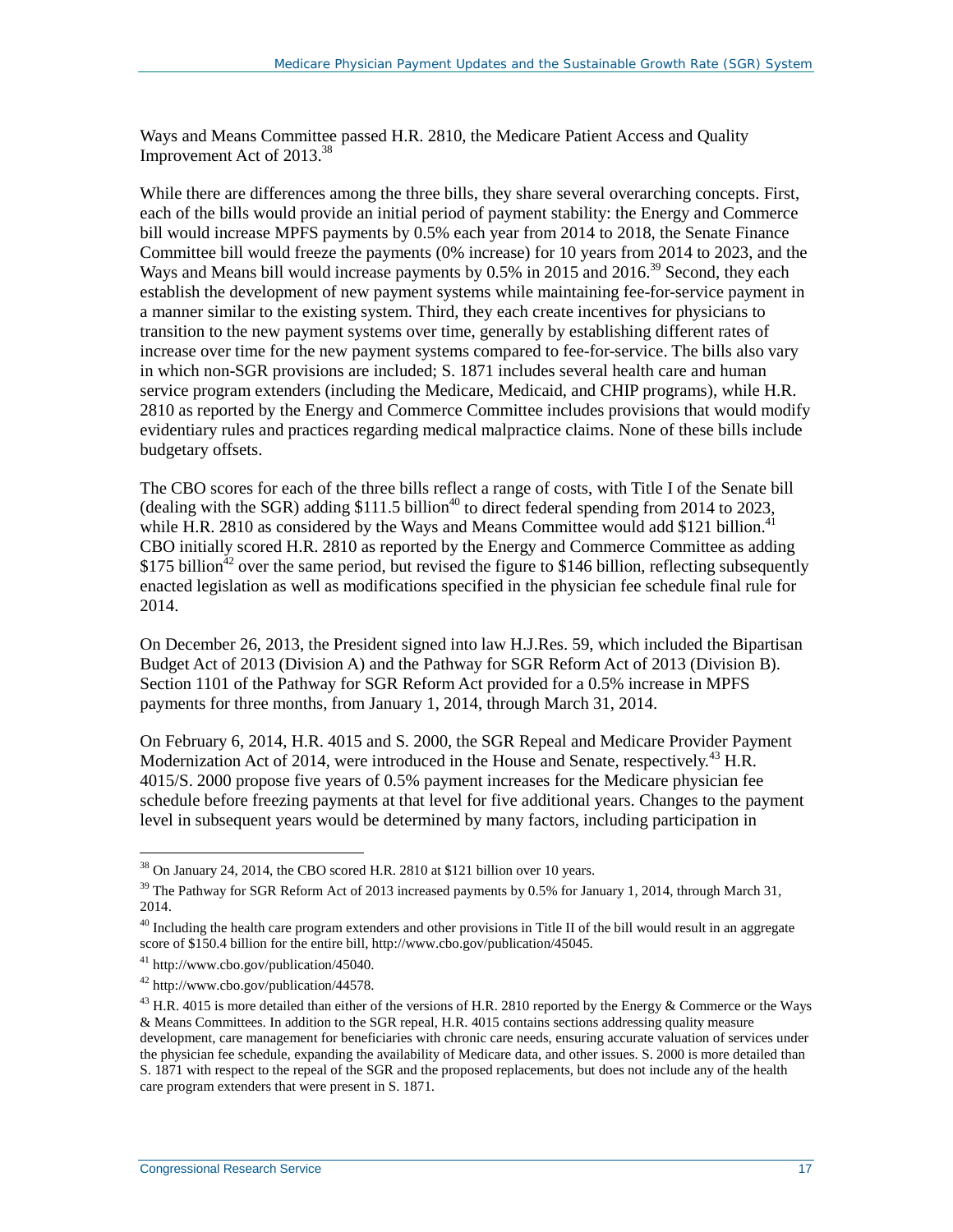alternative payment models and provider performance in the newly created Merit-Based Incentive Payment System (MIPS) for those who choose to remain in the fee-for-service payment system. MIPS would subsume some of the current physician payment incentives (e.g., the meaningful use criteria for electronic health records and the value-based payment modifier), while others would be sunset (e.g., certain quality reporting incentives). As an incentive for providers to choose to participate in alternate payment models, payment rate increases would be greater for APMs (1.0% per year beginning in 2024) than for the FFS/MIPS system (0.5% per year beginning in 2024). CBO has scored these identical bills as adding \$138.4 billion to direct spending from 2014 to 2024 (11 years, rather than the typical 10).

On March 14, 2014, the House passed [H.R. 4015,](http://www.congress.gov/cgi-lis/bdquery/z?d113:H.R.4015:) with an amendment submitted by Chairman Camp. The amendment would delay the individual mandate penalty under the ACA for five years.44 The CBO scored the amended version of [H.R. 4015](http://www.congress.gov/cgi-lis/bdquery/z?d113:H.R.4015:) as reducing direct federal spending by \$31.1 billion over the 11 years from 2014 to 2024, as the delay of the individual mandate penalty would reduce spending by \$169.5 billion, more than offsetting the direct cost of the SGR repeal and replace provisions.

[P.L. 113-82,](http://www.congress.gov/cgi-lis/bdquery/R?d113:FLD002:@1(113+82))<sup>45</sup> signed into law on February 15, 2014, created a new Transitional Fund for Sustainable Growth Rate Reform (and, in the process, eliminates the Medicare Improvement Fund). Amounts in the SGR reform fund are to "be available to the Secretary to provide funds to pay for physicians' services under part B to supplement the conversion factor [ ... ] for 2017 if the conversion factor for 2017 is less than conversion factor for 2013." During or after 2017, \$2.3 billion is to be available to the fund from the Federal Supplementary Medical Insurance (Part B) Trust Fund. How and whether these funds are used remains to be seen; however, the amount specified in statute falls short of recent CBO estimates of the cost of a one-year freeze in payment levels.

On April 1, 2014, the Protecting Access to Medicare Act (PAMA, [P.L. 113-93\)](http://www.congress.gov/cgi-lis/bdquery/R?d113:FLD002:@1(113+93)) was signed into law. The PAMA provided a 12-month override of the SGR-directed payment reduction and keeps Medicare physician fee schedule payments at the current level through March 31, 2015. The PAMA also included several health program extenders.

<sup>44</sup> For more information about the individual mandate, see CRS Report R41331, *[Individual Mandate Under ACA](http://www.crs.gov/pages/Reports.aspx?PRODCODE=R41331)*, by Annie L. Mach.

<sup>&</sup>lt;sup>45</sup> The fund was created by Section 3 of this act, titled, "An act to ensure that the reduced annual cost-of-living adjustment to the retired pay of members and former members of the Armed Forces under the age of 62 required by the Bipartisan Budget Act of 2013 will not apply to members or former members who first became members prior to January 1, 2014, and for other purposes."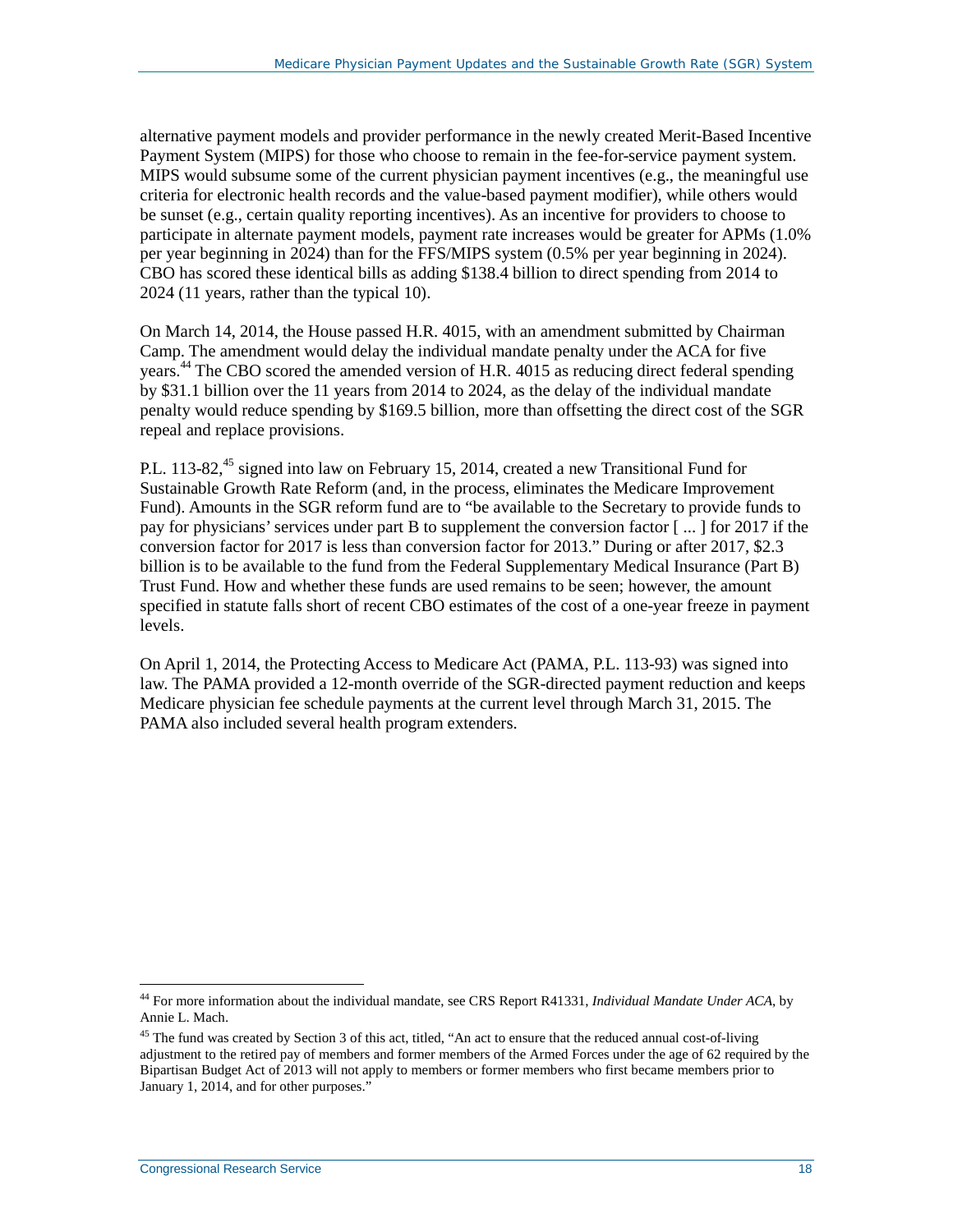## <span id="page-21-0"></span>**Appendix. Recent SGR Legislative Activity Enacted into Law**

## **Department of Defense Appropriations Act, 2010 [\(P.L. 111-118\)](http://www.congress.gov/cgi-lis/bdquery/R?d111:FLD002:@1(111+118))**

#### **Summary**

On December 16, 2009, the House passed [H.R. 3326,](http://www.congress.gov/cgi-lis/bdquery/z?d111:H.R.3326:) the FY2010 Defense Appropriations bill. One of the provisions in Section 1011 of the bill delayed the application of the update to the conversion factor until February 28, 2010.<sup>46</sup> Another provision in the same section reduced the amount of monies available in the Medicare Improvement Fund by \$1.55 billion.<sup>47</sup> The Senate passed the bill on December 19, 2009,<sup>48</sup> and the bill was signed into law<sup>49</sup> that day.

#### **Brief Analysis**

The bill delayed the payment reductions from taking effect for two months while maintaining fee schedule reimbursements at 2009 levels.

### **Increasing the Statutory Limit on the Public Debt [\(P.L. 111-139\)](http://www.congress.gov/cgi-lis/bdquery/R?d111:FLD002:@1(111+139))**

#### **Summary**

Section 7 of Title I of this bill [\(H.J.Res. 45,](http://www.congress.gov/cgi-lis/bdquery/z?d111:H.J.Res.45:) the Statutory Pay-As-You-Go Act of 2010), which was signed into law on February 12, 2010 [\(P.L. 111-139\)](http://www.congress.gov/cgi-lis/bdquery/R?d111:FLD002:@1(111+139)), provides a limited exception to the PAYGO rules for addressing the Medicare physician payment situation as a result of the SGR system (as well as additional exceptions). The maximum amount of the exception is to be the difference between estimated net outlays if 2009 Medicare fee schedule payment rates were to be in effect for the next five years (i.e., a "freeze" through December 31, 2014) and what the payments would have been had fees reverted to levels as dictated under the SGR system. Furthermore, any future legislation that reforms or replaces the SGR system would be scored for PAYGO purposes only if the modification were to cost more than the cost of the five-year freeze at 2009 levels. If legislation changing the SGR system were to be enacted that costs less than the five-year freeze through 2014, any remaining amount in the adjustment could be used to offset costs after 2014 as a result of the change, but the total adjustment could not exceed the maximum adjustment amount.

 $^{46}$  For roll call details, se[e http://clerk.house.gov/cgi-bin/vote.asp?year=2009&rollnumber=985.](http://clerk.house.gov/cgi-bin/vote.asp?year=2009&rollnumber=985)  $\overline{a}$ 

<sup>&</sup>lt;sup>47</sup> §188 of MIPPA established the Medicare Improvement Fund (MIF), available to the Secretary to make improvements under the original fee-for-service program under Parts A and B for Medicare beneficiaries.

 $^{48}$  For roll call details, see [http://www.senate.gov/legislative/LIS/roll\\_call\\_lists/roll\\_call\\_vote\\_cfm.cfm?congress=111&](http://www.senate.gov/legislative/LIS/roll_call_lists/roll_call_vote_cfm.cfm?congress=111&session=1&vote=00384) [session=1&vote=00384.](http://www.senate.gov/legislative/LIS/roll_call_lists/roll_call_vote_cfm.cfm?congress=111&session=1&vote=00384)

 $49$  [P.L. 111-118.](http://www.congress.gov/cgi-lis/bdquery/R?d111:FLD002:@1(111+118))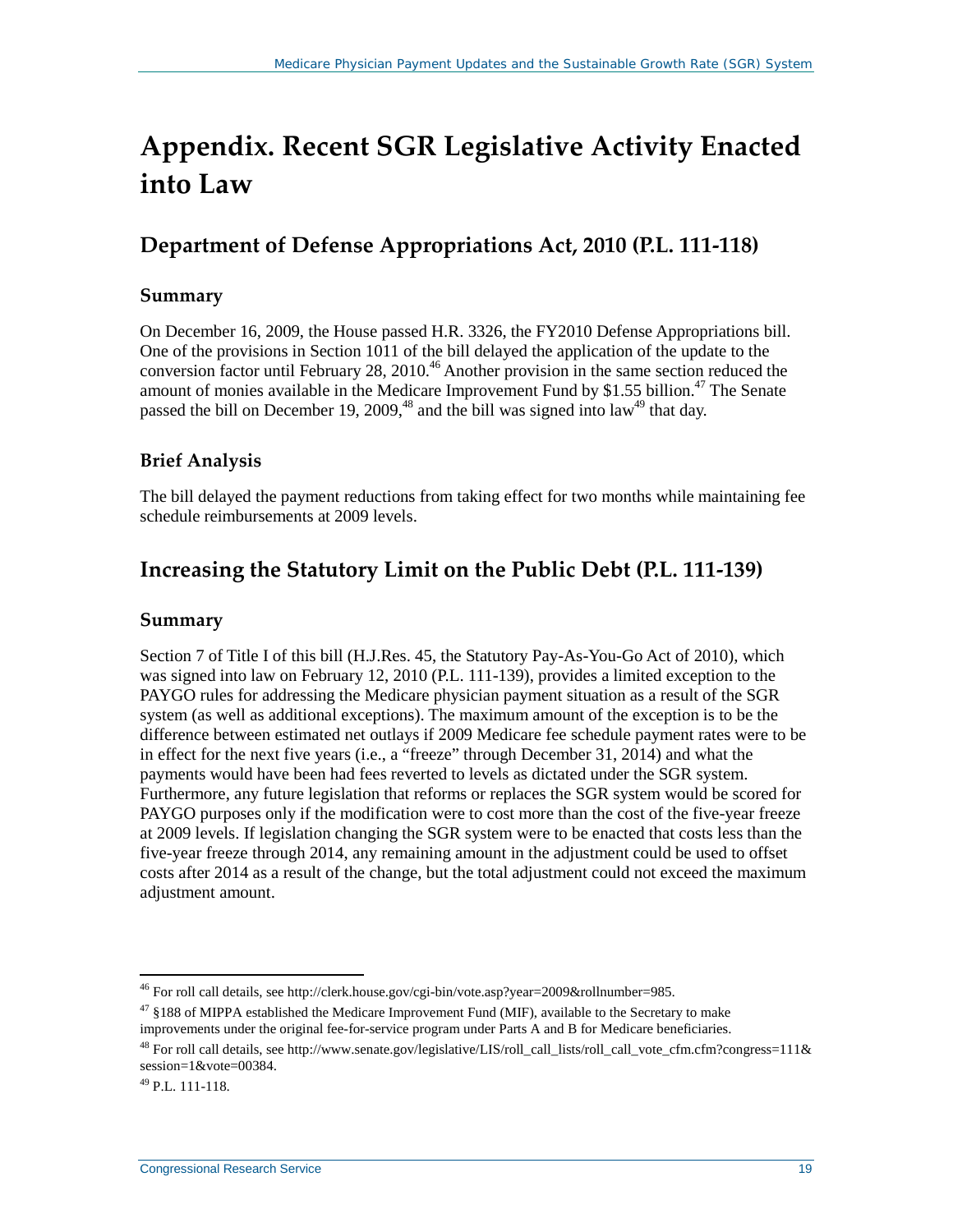#### **Brief Analysis**

The provision exempts the equivalent of a five-year freeze of Medicare reimbursement at 2009 levels from PAYGO—an amount CBO estimates to be \$88.5 billion.<sup>50</sup> Congress would still have to pass legislation that would override the cuts as directed by the SGR system.

## **Temporary Extension Act of 2010 [\(P.L. 111-144\)](http://www.congress.gov/cgi-lis/bdquery/R?d111:FLD002:@1(111+144))**

#### **Summary**

On February 25, 2010, the House passed [H.R. 4691,](http://www.congress.gov/cgi-lis/bdquery/z?d111:H.R.4691:) the Temporary Extension Act of 2010, by voice vote. This bill extended a number of expiring programs, including unemployment insurance benefits, premium assistance for COBRA benefits, and the Medicare therapy caps, in addition to forestalling the Medicare physician payment cuts. Section 5 modified the Defense Appropriations Act, 2010, by delaying the payment reduction for another month, through March 31, 2010. The CBO score for this section is \$1.04 billion in additional outlays.<sup>51</sup> Although a motion to pass the bill by unanimous consent failed in the Senate that evening,<sup>52</sup> the bill eventually passed the Senate by a vote of  $78-19^{53}$  and was signed into law [\(P.L. 111-144\)](http://www.congress.gov/cgi-lis/bdquery/R?d111:FLD002:@1(111+144)) on March 2, 2010.

#### **Brief Analysis**

This bill delayed the payment reductions from taking effect until April 1, 2010, while maintaining fee schedule reimbursements at 2009 levels through March 31, 2010.

### **Statutory Pay-As-You Go Act of 2010 (Title I of [P.L. 111-139\)](http://www.congress.gov/cgi-lis/bdquery/R?d111:FLD002:@1(111+139))**

#### **Summary**

 $\overline{a}$ 

The Statutory Pay-As-You Go Act of 2010 (Title I of [P.L. 111-139\)](http://www.congress.gov/cgi-lis/bdquery/R?d111:FLD002:@1(111+139)) established a new budget enforcement mechanism generally requiring that direct spending and revenue legislation enacted into law not increase the deficit.<sup>54</sup> However, changes to the SGR that resulted in increased spending were to be considered a limited exception to that rule if enacted before January 1, 2012. Furthermore, the maximum amount of the exception was to be the difference between estimated net outlays if 2009 Medicare fee schedule payment rates had been in effect for the next five years (i.e., a "freeze" through December 31, 2014) and what the payments would have been had fees reverted to levels as dictated under the SGR system. In addition, any legislation that reformed or replaced the SGR system would be scored for pay-as-you-go (PAYGO) purposes only if the modification were to cost more than the cost of the five-year freeze at 2009 levels.

<sup>50</sup> [http://www.cbo.gov/budget/factsheets/2010b/SGR-menu.pdf.](http://www.cbo.gov/budget/factsheets/2010b/SGR-menu.pdf)

<sup>51</sup> CBO score available a[t http://www.cq.com/displayfile.do?docid=3299370.](http://www.cq.com/displayfile.do?docid=3299370)

<sup>52</sup> See the Congressional Record a[t http://thomas.loc.gov/cgi-bin/query/B?](http://thomas.loc.gov/cgi-bin/query/B?r111:@FIELD)

[r111:@FIELD\(](http://thomas.loc.gov/cgi-bin/query/B?r111:@FIELD)FLD003+s)+@FIELD(DDATE+20100225.

 $53$  [http://www.senate.gov/legislative/LIS/roll\\_call\\_lists/roll\\_call\\_vote\\_cfm.cfm?congress=111&session=2&vote=](http://www.senate.gov/legislative/LIS/roll_call_lists/roll_call_vote_cfm.cfm?congress=111&session=2&vote=00032) [00032.](http://www.senate.gov/legislative/LIS/roll_call_lists/roll_call_vote_cfm.cfm?congress=111&session=2&vote=00032)

<sup>54</sup> See CRS Report R41157, *[The Statutory Pay-As-You-Go Act of 2010: Summary and Legislative History](http://www.crs.gov/pages/Reports.aspx?PRODCODE=R41157)*, by Bill Heniff Jr.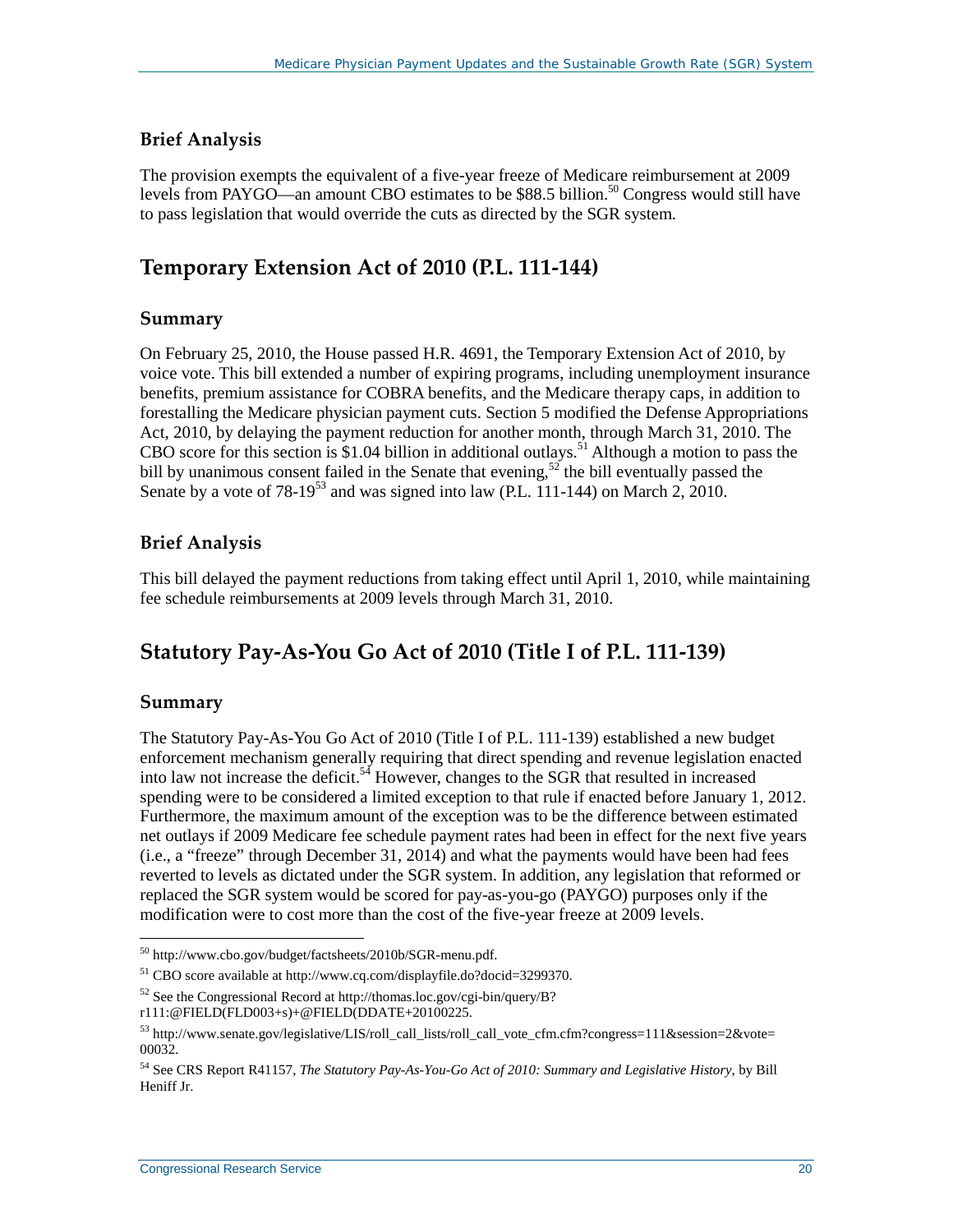#### **Brief Analysis**

No bills were ever passed into law that satisfied the conditions of this act.

## **Continuing Extension Act of 2010 [\(P.L. 111-157\)](http://www.congress.gov/cgi-lis/bdquery/R?d111:FLD002:@1(111+157))**

#### **Summary**

On March 17, 2010, by voice vote, the House passed [H.R. 4851,](http://www.congress.gov/cgi-lis/bdquery/z?d111:H.R.4851:) as amended (striking all after the enacting clause and inserting new text). The bill includes extensions for several programs, including certain unemployment insurance provisions, premium assistance for COBRA benefits, and the Medicare therapy caps exceptions process in addition to forestalling the SGR payment reductions for another month, until May 1, 2010. The Senate amended Section 4 of the bill by lengthening the Medicare physician payment cut extension until May 31, 2010, and both houses of Congress passed the bill on April 15, 2010. The President signed the bill into law [\(P.L. 111-](http://www.congress.gov/cgi-lis/bdquery/R?d111:FLD002:@1(111+157)) [157\)](http://www.congress.gov/cgi-lis/bdquery/R?d111:FLD002:@1(111+157)) that day.

#### **Brief Analysis**

The bill delayed the physician payment reductions from taking effect until June 1, 2010, while maintaining fee schedule reimbursements at 2009 levels through May 31, 2010.

## **Preservation of Access to Care for Medicare Beneficiaries and Pension Relief Act [\(P.L. 111-192\)](http://www.congress.gov/cgi-lis/bdquery/R?d111:FLD002:@1(111+192))**

#### **Summary**

 $\overline{a}$ 

On June 18, 2010, more than two weeks after the May 31, 2010, expiration of the extension under the Continuing Extension Act of  $2010$ ,<sup>55</sup> the Senate passed an amended version of [H.R. 3962](http://www.congress.gov/cgi-lis/bdquery/z?d111:H.R.3962:) by voice vote that averted the SGR-determined payment reduction and increase the conversion factor by 2.2% retroactive to June 1, 2010, and continuing through November 30, 2010. CBO scored this provision as adding \$6.3 billion to direct spending over the 5- and 10-year budget window, with all spending occurring in fiscal years 2010 and 2011. The cost is offset (1) by imposing a three-day prohibition on hospital provision that would bar Medicare contractors from reopening or adjusting claims by hospitals during the three days preceding a patient's inpatient admission, and (2) from savings resulting from modifications that allow firms to spread out their pension fund obligations over a longer period, resulting in fewer tax-preferred contributions to pension plans and creating more taxable income for the firms.

 $55$  CMS issued two instructions to its contractors regarding claims affected by the expiration. The first, on May 27, instructed contractors to hold claims for services dated June 1 and later and paid under the Medicare physician fee schedule for the first 10 business days of June (i.e., through June 14, 2010). The second, on June 18, 2010, instructed contractors to begin lifting the hold and to begin processing June 1 and later Medicare physician fee schedule claims under the law's negative update requirement on a first-in/first-out basis.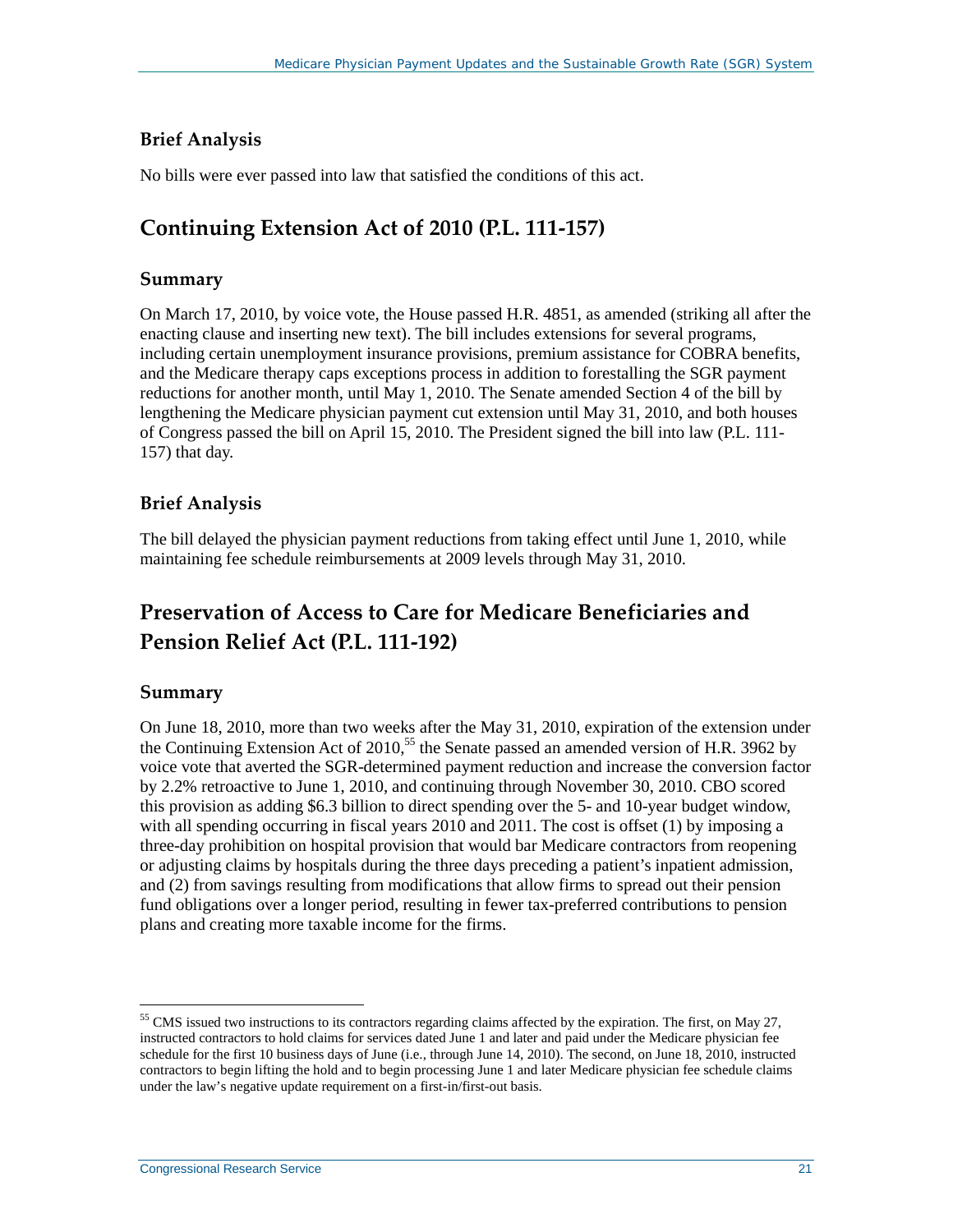The House passed the Senate-amended bill on June 24, 2010.<sup>56</sup> The President signed the bill into law [\(P.L. 111-192\)](http://www.congress.gov/cgi-lis/bdquery/R?d111:FLD002:@1(111+192)) the next day.

#### **Brief Analysis**

The act increases the Medicare physician fee schedule payments by 2.2% for six months. A substantial payment reduction (about 23%) would have been required beginning December 1, 2010, and an additional reduction (about 6%) would have been applied beginning January 1, 2011, in the absence of further congressional action.

## **The Physician Payment and Therapy Relief Act of 2010 [\(P.L. 111-286\)](http://www.congress.gov/cgi-lis/bdquery/R?d111:FLD002:@1(111+286))**

#### **Summary**

On November 18, 2010, by unanimous consent, the Senate passe[d H.R. 5712,](http://www.congress.gov/cgi-lis/bdquery/z?d111:H.R.5712:)<sup>57</sup> which extended the 2.2% increase established by [P.L. 111-192](http://www.congress.gov/cgi-lis/bdquery/R?d111:FLD002:@1(111+192)) (discussed above) for an additional month through December 31, 2010. The House passed the amended bill on November 29, 2010, by voice vote, and the President signed the bill into law [\(P.L. 111-286\)](http://www.congress.gov/cgi-lis/bdquery/R?d111:FLD002:@1(111+286)) on November 30, 2010.

The cost of the override was offset by reductions to payments to providers for the second and for additional services when multiple therapy procedures are performed on the same patient on the same day.<sup>58</sup>

#### **Brief Analysis**

While this extension maintained provider payments at the existing level, additional legislative action was required to forestall the reduction to payments under the Medicare fee schedule that would have taken effect beginning January 1, 2011.

### **Medicare and Medicaid Extenders Act of 2010 [\(P.L. 111-309\)](http://www.congress.gov/cgi-lis/bdquery/R?d111:FLD002:@1(111+309))**

#### **Summary**

 $\overline{a}$ 

The Medicare and Medicaid Extenders Act of 2010 [\(H.R. 4994\)](http://www.congress.gov/cgi-lis/bdquery/z?d111:H.R.4994:) extended many Medicare provisions that were due to expire on December 31, 2010, and made other changes to the Medicare and Medicaid program, including a one-year override of the payment reductions

<sup>&</sup>lt;sup>56</sup> The vote was 417-1, with 14 Members not voting. Se[e http://clerk.house.gov/evs/2010/roll393.xml.](http://clerk.house.gov/evs/2010/roll393.xml)

<sup>57</sup> Originally introduced in the House in July 2010 as the Veterans', Seniors', and Children's Health Technical Corrections Act of 2010, the version passed by the Senate struck and substituted everything after the enacting clause. in addition to the physician payment modification, the bill also modified the discount applied to payments for therapy services when multiple procedures are performed on a beneficiary on the same day.

<sup>58</sup> See Congressional Budget Office, Estimate of the Statutory Pay-As-You-Go Effects for the Physician Payment and Therapy Relief Act of 2010, November 18, 2010[, http://cbo.gov/ftpdocs/119xx/doc11969/](http://cbo.gov/ftpdocs/119xx/doc11969/PhysicianPaymentandTherapyReliefAct.pdf) [PhysicianPaymentandTherapyReliefAct.pdf.](http://cbo.gov/ftpdocs/119xx/doc11969/PhysicianPaymentandTherapyReliefAct.pdf)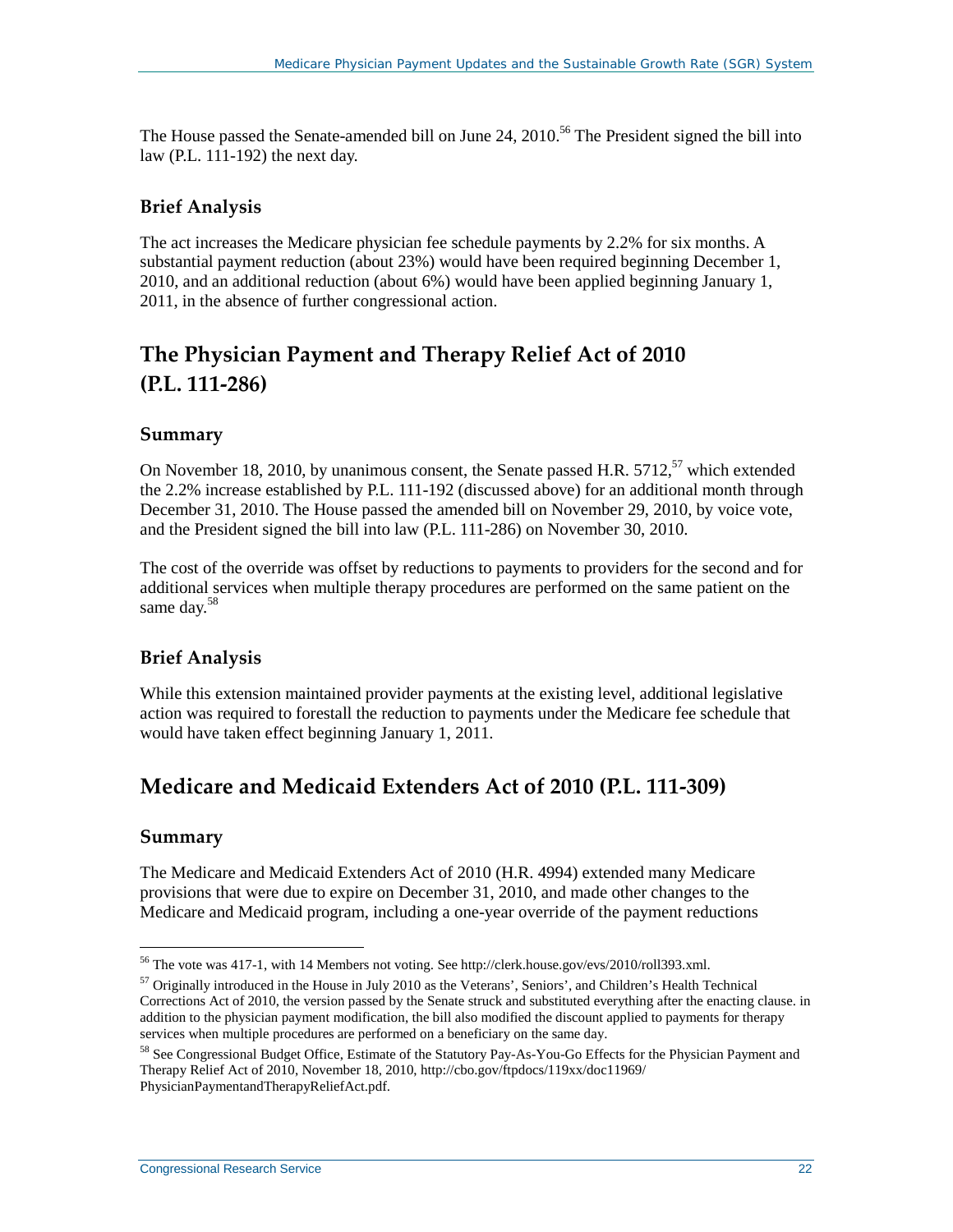required under the SGR system. This act provided for a 0% update adjustment factor in 2011 compared to the (end-of-year) 2010 payments. These provisions were fully offset.<sup>59</sup>

#### **Brief Analysis**

Following the one-year override, the legislation states that "the conversion factor ... shall be computed ... for 2012 and subsequent years as if [the override] had never applied." CMS's November 2011 estimate of the 2012  $SGR^{60}$  is that a 27.4% reduction will be required beginning January 1, 2012, in the absence of further legislative action.<sup>61</sup> In its March 2011 report, MedPAC recommended a 1% update to the Medicare physician fee schedule for  $2012^{62}$ 

### **Temporary Payroll Tax Cut Continuation Act of 2011 [\(P.L. 112-78\)](http://www.congress.gov/cgi-lis/bdquery/R?d112:FLD002:@1(112+78))**

#### **Summary**

On December 23, 2011[, H.R. 3765,](http://www.congress.gov/cgi-lis/bdquery/z?d112:H.R.3765:) which contained a two-month override through February 2012, was passed by both the House and the Senate by unanimous consent and was signed into law [\(P.L. 112-78\)](http://www.congress.gov/cgi-lis/bdquery/R?d112:FLD002:@1(112+78)).

#### **Brief Analysis**

Physician fee schedule payments were extended at the 2011 level for January and February 2012.

## **Middle Class Tax Relief and Job Creation Act of 2012 [\(P.L. 112-96\)](http://www.congress.gov/cgi-lis/bdquery/R?d112:FLD002:@1(112+96))**

#### **Summary**

On February 16, 2012, House and Senate conferees came to an agreement on a conference report for [H.R. 3630](http://www.congress.gov/cgi-lis/bdquery/z?d112:H.R.3630:) that extended the override through December 31, 2012 [\(P.L. 112-96\)](http://www.congress.gov/cgi-lis/bdquery/R?d112:FLD002:@1(112+96)), maintaining physician fee schedule payments at the current level.

<sup>&</sup>lt;sup>59</sup> The one-year override was offset by increasing the penalties collected from individuals who improperly receive health insurance tax credits (under health care reform), replacing the two fixed penalty amounts (\$250 for individuals and \$400 for families at or below 400% of the federal poverty level) with a scaled penalty related to income. The CBO score is available at [http://cbo.gov/ftpdocs/120xx/doc12008/hr4994.pdf.](http://cbo.gov/ftpdocs/120xx/doc12008/hr4994.pdf)  $\overline{a}$ 

<sup>&</sup>lt;sup>60</sup> The Secretary is required (§1848(d)(1)(E) of the Social Security Act) to make public an estimate of the sustainable growth rate (SGR) and the conversion factor applicable to Medicare payments for physicians' services for the following year by March 1 of each year.

<sup>61</sup> Centers for Medicare & Medicaid Services, Press Release, *CMS Announces Policy, Payment Rate Changes for the Physician Fee Schedule in 2012,* November 1, 2011.

<sup>62</sup> MedPAC, *Report to the Congress: Medicare Payment Policy*, Washington, DC, March 2011, [http://www.medpac.gov/documents/mar11\\_entirereport.pdf.](http://www.medpac.gov/documents/mar11_entirereport.pdf)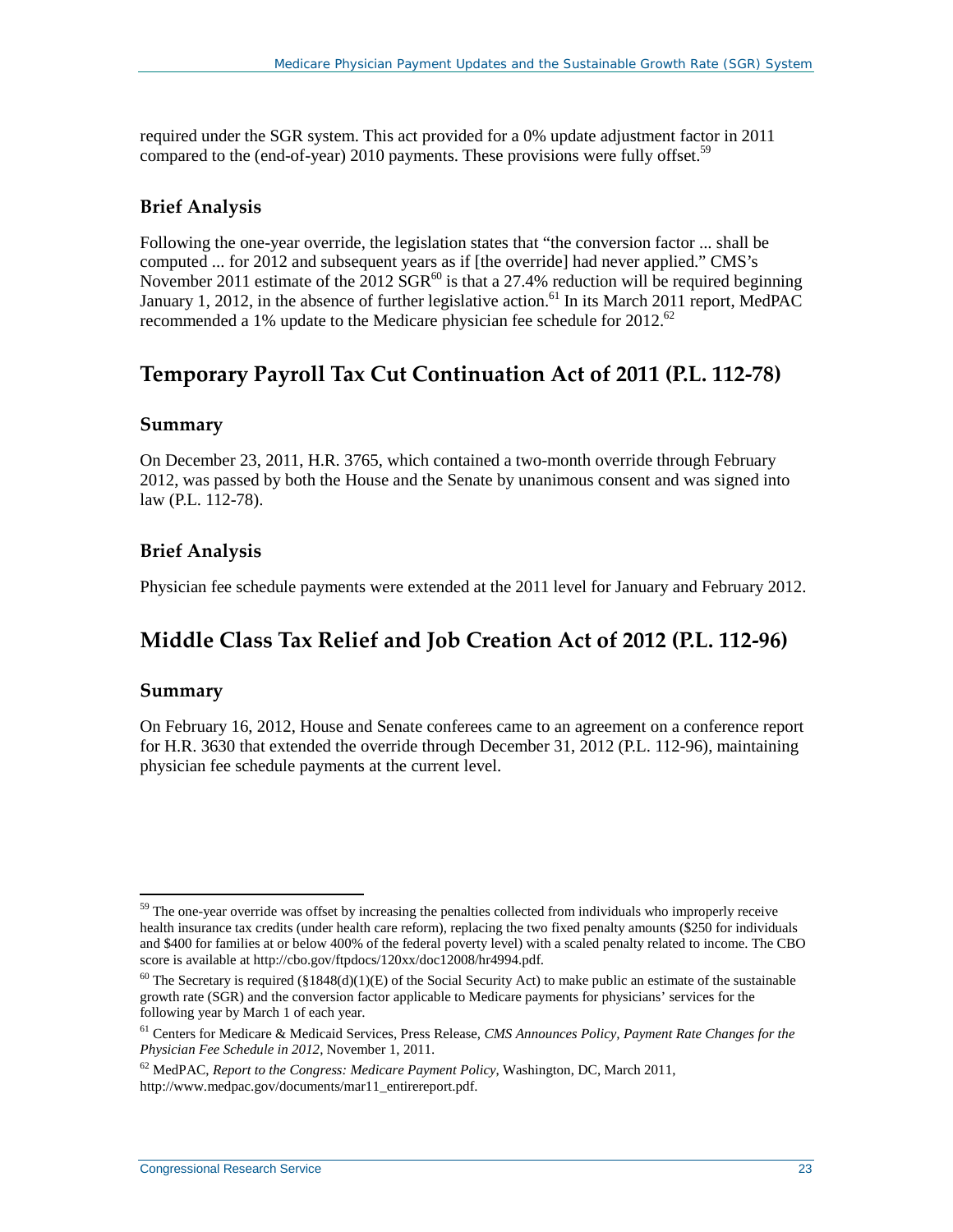#### **Brief Analysis**

In the absence of an override, the physician fee schedule payments would have been reduced by 27% beginning January 2013.

## **American Taxpayer Relief Act of 2012 [\(P.L. 112-240\)](http://www.congress.gov/cgi-lis/bdquery/R?d112:FLD002:@1(112+240))**

#### **Summary**

On January 2, 2013, the President signed [H.R. 8,](http://www.congress.gov/cgi-lis/bdquery/z?d112:H.R.8:) the American Taxpayer Relief Act of 2012 (ATRA, [P.L. 112-240\)](http://www.congress.gov/cgi-lis/bdquery/R?d112:FLD002:@1(112+240)). This act was passed by the Senate on January 1, 2013, by a vote of 89-8,<sup>63</sup> and by the House later that day,  $257-167.64$  Title VI of the act extends several expiring provisions in the Medicare and Medicaid programs and makes other changes in federally funded health programs. Many of the sections in Title VI of the ATRA extend current law provisions, resulting in higher Medicare provider payments or extending authorization and/or funding for expiring programs. In particular, Section 601 in Title VI of ATRA overrides the sustainable growth rate (SGR) update mechanism of the Medicare physician fee schedule that would have reduced payments had it taken effect and extends payments at the current level through December 31, 2013.

#### **Brief Analysis**

The override averted a 26.5% reduction in Medicare Physician Fee Schedule payments that would have applied had ATRA not passed.

### **Pathway for SGR Reform Act of 2013 [\(H.J.Res. 59;](http://www.congress.gov/cgi-lis/bdquery/z?d113:H.J.Res.59:) [P.L. 113-67\)](http://www.congress.gov/cgi-lis/bdquery/R?d113:FLD002:@1(113+67))**

#### **Summary**

Division B of [H.J.Res. 59,](http://www.congress.gov/cgi-lis/bdquery/z?d113:H.J.Res.59:) the Pathway for SGR Reform Act of 2013, included a provision that overrode the SGR-mandated reduction and increased the MPFS payments by 0.5% from January 1 through March 31, 2014.65

#### **Brief Analysis**

 $\overline{a}$ 

The override averted a 20.1% reduction in MPFS payments. The CBO score for the 3-month override was \$7.1 billion over the 5-year period 2014-2018 and \$7.3 billion over the 10-year period 2014-2023. <sup>66</sup> Absent additional congressional action, the SGR-mandated payment reductions would take effect beginning April 1, 2014.

<sup>&</sup>lt;sup>63</sup> [http://www.senate.gov/legislative/LIS/roll\\_call\\_lists/roll\\_call\\_vote\\_cfm.cfm?congress=112&session=2&vote=](http://www.senate.gov/legislative/LIS/roll_call_lists/roll_call_vote_cfm.cfm?congress=112&session=2&vote=00251) [00251.](http://www.senate.gov/legislative/LIS/roll_call_lists/roll_call_vote_cfm.cfm?congress=112&session=2&vote=00251)

<sup>64</sup> [http://clerk.house.gov/evs/2013/roll659.xml.](http://clerk.house.gov/evs/2013/roll659.xml)

 $<sup>65</sup>$  Other sections of the act extended certain expiring Medicare and other health program provisions.</sup>

<sup>66</sup> [http://cbo.gov/publication/44965.](http://cbo.gov/publication/44965)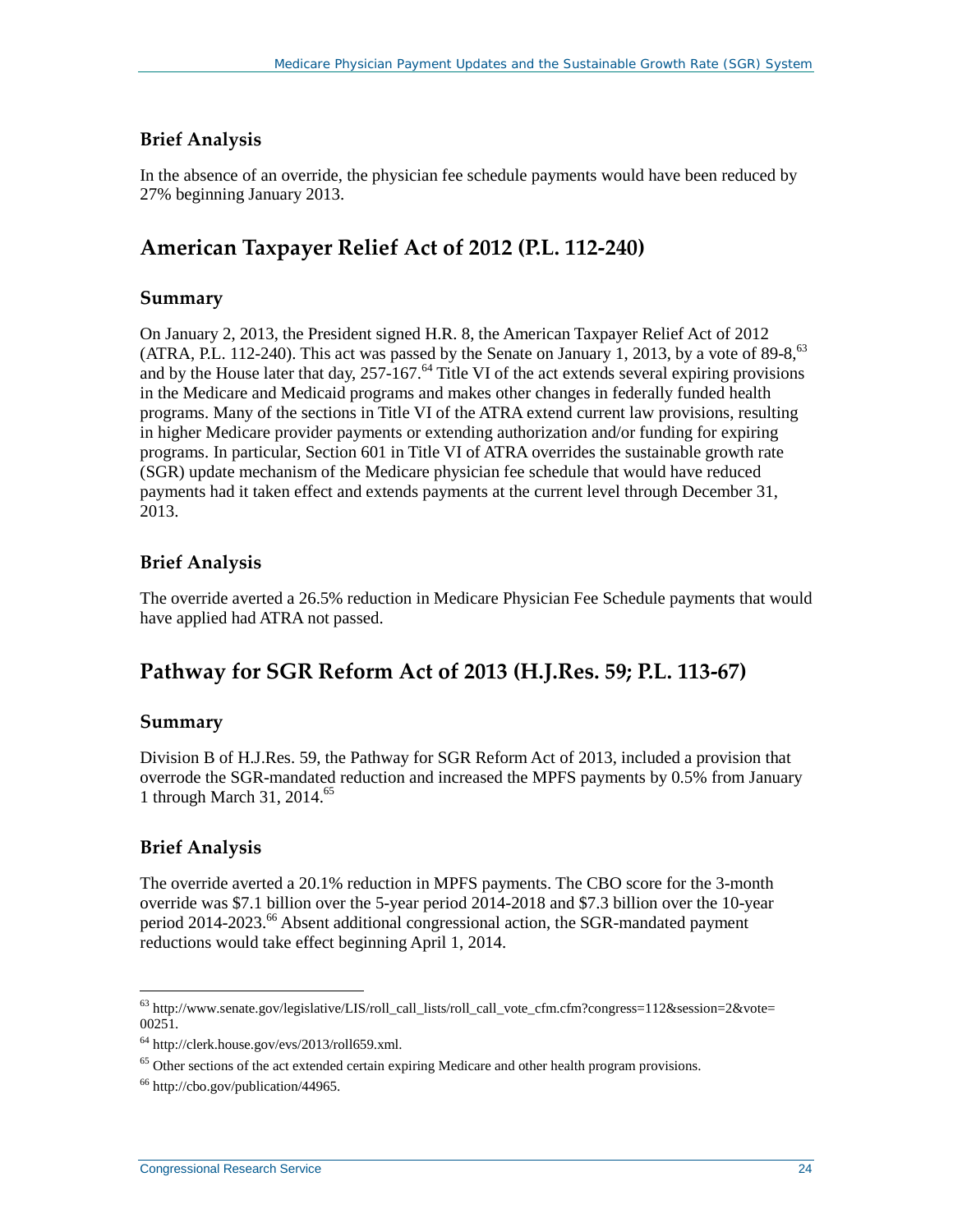### **[S. 25;](http://www.congress.gov/cgi-lis/bdquery/z?d113:S.25:) [P.L. 113-82](http://www.congress.gov/cgi-lis/bdquery/R?d113:FLD002:@1(113+82))**

#### **Summary**

On February 15, 2014, an amended version of [S. 25](http://www.congress.gov/cgi-lis/bdquery/z?d113:S.25:) was signed into law by the President, after having passed the House<sup>67</sup> on February 11, 2014, and the Senate<sup>68</sup> on February 12, 2014. Section 3 of [P.L. 113-82,](http://www.congress.gov/cgi-lis/bdquery/R?d113:FLD002:@1(113+82)) entitled "An Act to ensure that the reduced annual cost-of-living adjustment to the retired pay of members and former members of the Armed Forces under the age of 62 required by the Bipartisan Budget Act of 2013 will not apply to members or former members who first became members prior to January 1, 2014, and for other purposes," eliminates the Medicare Improvement Fund and creates the "Transitional Fund for Sustainable Growth Rate (SGR) Reform." During or after 2017, \$2.3 billion are to be made available from the Federal Supplementary Medical Insurance (Part B) Trust Fund "to pay for physicians'services under Part B to supplement the conversion factor under [SSA] section 1848(d) for 2017 if the conversion factor for 2017 is less than conversion factor for 2013."

#### **Brief Analysis**

While the resources (\$2.3 billion) in the fund are to be available "during or after 2017," the statutes establishing the SGR and related formulas remain intact as of the passage and signing into law of [P.L. 113-82.](http://www.congress.gov/cgi-lis/bdquery/R?d113:FLD002:@1(113+82)) Neither the SGR repeal and replacement bills in the House nor the Senate have been considered on either floor as of the date of enactment of [P.L. 113-82.](http://www.congress.gov/cgi-lis/bdquery/R?d113:FLD002:@1(113+82))

### **Protecting Access to Medicare Act of 2014 (PAMA[,P.L. 113-93\)](http://www.congress.gov/cgi-lis/bdquery/R?d113:FLD002:@1(113+93))**

#### **Summary**

On April 1, 2014, [H.R. 4302,](http://www.congress.gov/cgi-lis/bdquery/z?d113:H.R.4302:) the Protecting Access to Medicare Act of 2014, was signed into law  $(PL. 113-93)$ . The Senate passed the bill on March 31, 2014,<sup>69</sup> after the House passed the bill on March 27, 2014, by voice vote.<sup>70</sup> The PAMA maintains Medicare physician fee schedule payments at the existing level for an additional 12 months, from April 1, 2014, through March 31, 2015. In addition to the SGR override, the PAMA also contains several health program extenders.

#### **Brief Analysis**

Prior to the passage of the PAMA, which extended the current payment level override for a full year (through March 31, 2015), an alternate proposal that extended the override for only nine months (through the end of the 2014 calendar year) was proposed. A patch that expired at the end of the year would have required another congressional act to address the problem of reduced Medicare physician payments in 2015; however, a nine-month patch would have preserved the

 $67$  [http://clerk.house.gov/evs/2014/roll060.xml.](http://clerk.house.gov/evs/2014/roll060.xml)  $\overline{a}$ 

 $^{68}$  [http://www.senate.gov/legislative/LIS/roll\\_call\\_lists/roll\\_call\\_vote\\_cfm.cfm?congress=113&session=2&vote=](http://www.senate.gov/legislative/LIS/roll_call_lists/roll_call_vote_cfm.cfm?congress=113&session=2&vote=00035) [00035.](http://www.senate.gov/legislative/LIS/roll_call_lists/roll_call_vote_cfm.cfm?congress=113&session=2&vote=00035)

 $^{69}$  http://www.senate.gov/legislative/LIS/roll call lists/roll call vote cfm.cfm?congress=113&session=2&vote=00093

 $^{70}$  <http://www.lis.gov/cgi-lis/query/R?r113:FLD001:H52701,H52711>